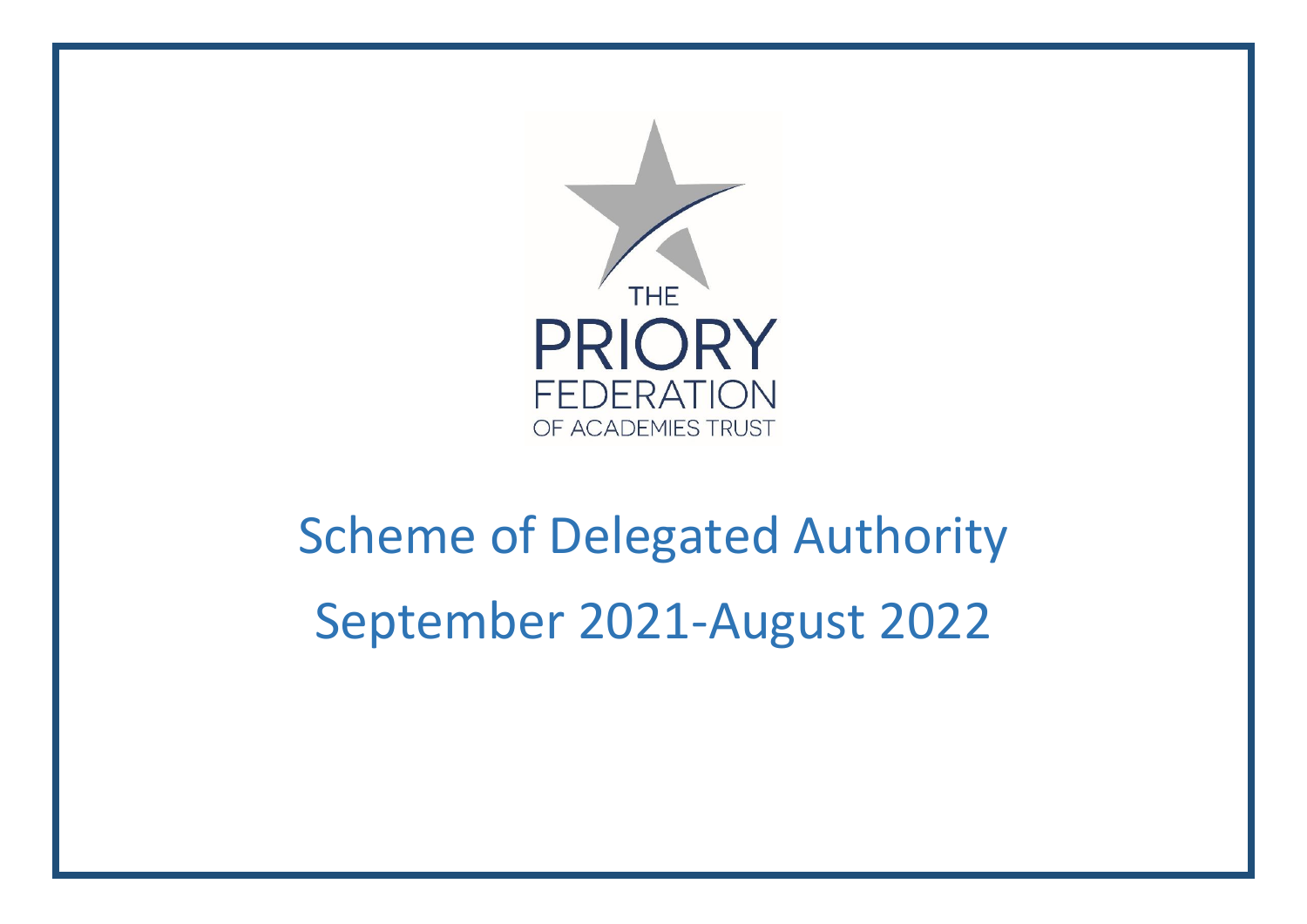### **Trust Vision**

- 1. To develop successful Trust hubs in the wider Lincoln and Grantham areas that offer high quality:
- Special, Primary and Secondary education
- Post-16 programmes and apprenticeships
- Initial Teacher Training and Teaching School provision.

2. To use the Maximising Performance programme to focus the Trust's strategies on improving the quality of education.

3. To have a clear and transparent governance structure that supports the objects of the Trust.

4. To use the Maximising Effectiveness programme to provide high quality career-stage professional development for all staff.

5. To provide expert central services offering appropriate and professional support through effective and sustainable relationships.

6. To use the Maximising Learning programme to monitor and improve teaching, learning, assessment and the curriculum.

7. To deliver a Priory Values programme of cultural, community, health, sporting and leadership events across the Trust.

- 8. To develop a Priory Baccalaureate award that:
- Rewards pupils who embody the values of the Trust
- Recognises all that is good about a pupil
- Provides access to well-considered and highly regarded accreditation at each phase.
- 9. To ensure that all pupils, including the most vulnerable:
- Achieve in line with or above expectations
- Attend in line with or above national levels
- Progress successfully on to the next stage of their lives.

10. To be a first-choice destination for families, pupils and staff.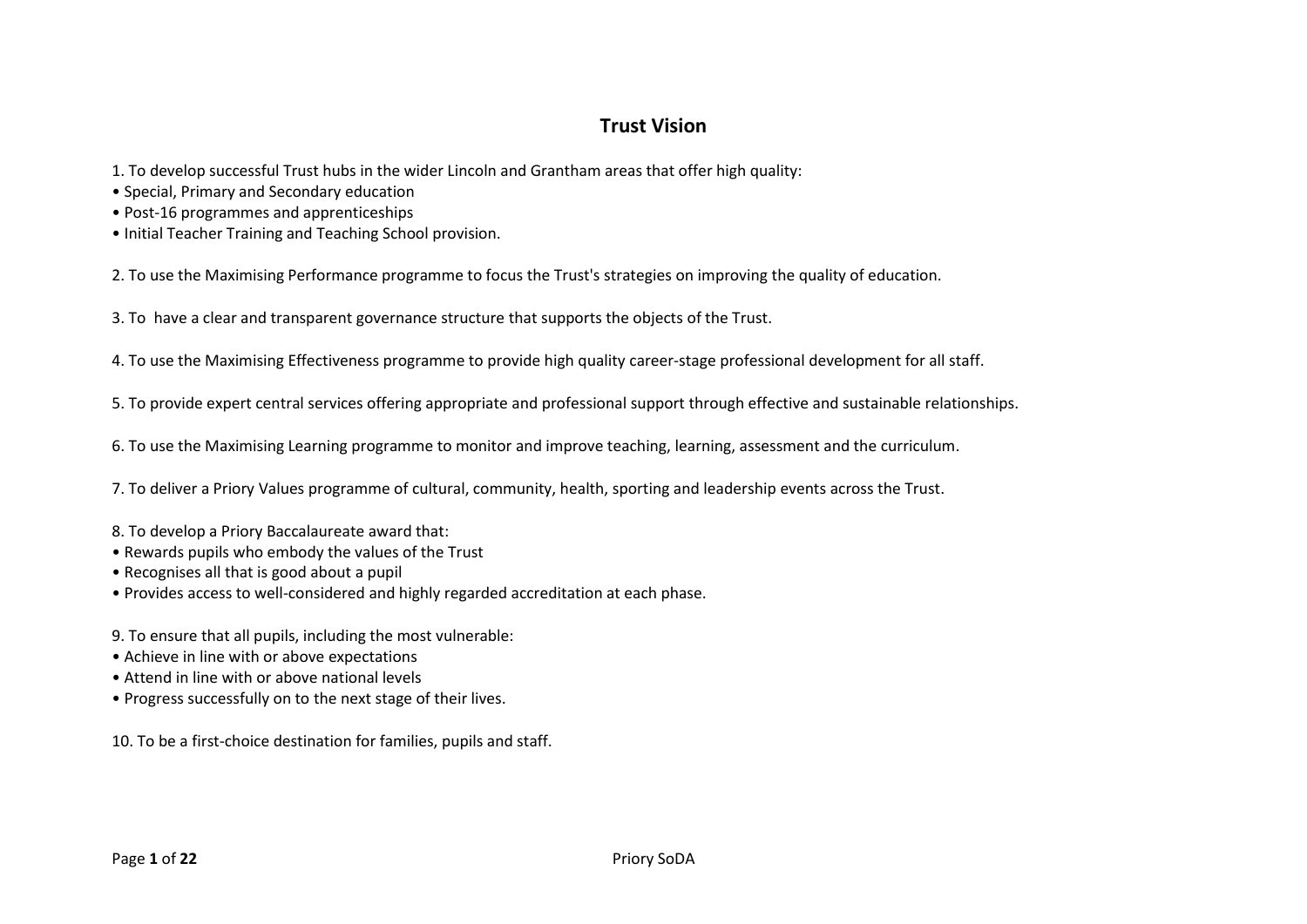#### **Trust Board Delegation to the Executive Team**

The Trust's Board and its committees seek to ensure that the strategic direction of the Trust is appropriate and that the Trust is well managed. Trustees recognise that that the Executive Team must have the flexibility to respond quickly to ensure that the best educational provision is delivered at all times. Decisions regarding appointing staff within Academy budgets and deploying central resources are the responsibility of the Executive and Headteacher teams. The Chief Executive has regular meetings with the Chair. Other Trustees who chair committees have regular meetings with the appropriate senior staff. The Scheme of Delegated Authority (SoDA) is reviewed annually.

#### Key for table below

Note: Throughout the document, where reference is made to an academy, this should be taken as referring to all of the academies within this Trust at that time.

Member: the members of the Priory Federation of Academies Trust Trust: the Priory Federation of Academies Trust Trust Board: the Board of Trustees Ed&Standards: The Education and Standards Committee. A committee of the Trust PP and HR: The Pay, Performance and Human Resources Committee. A committee of the Trust Finance: The Finance Committee. A committee of the Trust Audit: The Audit Committee. A committee of the Trust LGB: Local Governing Body of the Academy. CEO: Chief Executive Officer of the Trust Headteacher: Headteacher of the Academy

CFO: Chief Financial Officer of the Trust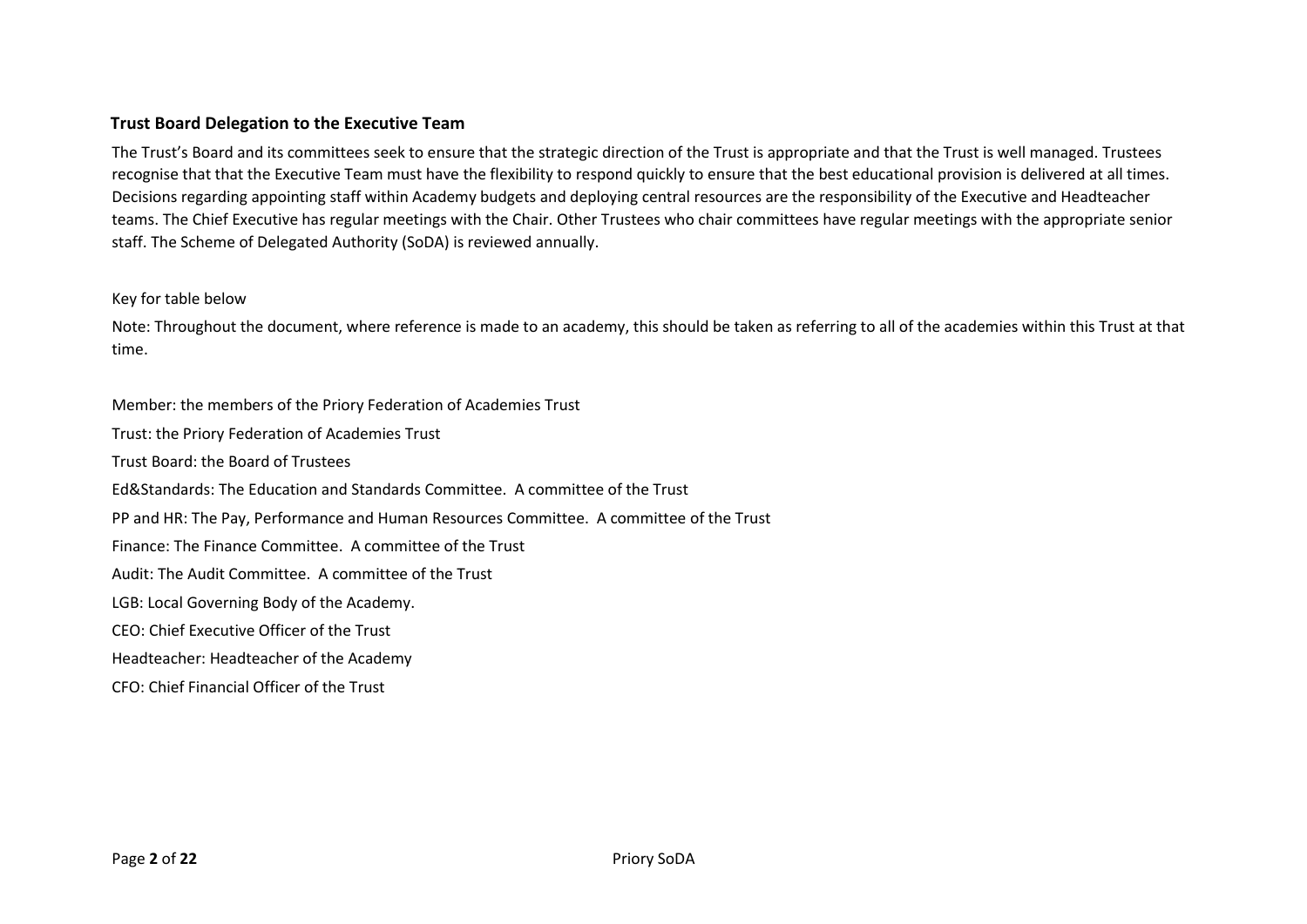|                                                                                                                      | Members | <b>Trust Board</b> | Ed&Standards | PP and HR | Finance | <b>Audit</b> | <b>LGB</b> | CEO    | Headteache | <b>C<sub>F</sub>O</b> | <b>Notes</b> |
|----------------------------------------------------------------------------------------------------------------------|---------|--------------------|--------------|-----------|---------|--------------|------------|--------|------------|-----------------------|--------------|
| <b>Governance: Policies</b>                                                                                          |         |                    |              |           |         |              |            |        |            |                       |              |
|                                                                                                                      |         |                    |              |           |         |              |            |        |            |                       |              |
| Agree the delegation of policy production and sign-off                                                               |         | $\ast$             |              |           |         |              |            |        |            |                       |              |
| Review and approve Trust policies in accordance with the<br>delegation of policies as listed at the end of this SoDA |         | $\ast$             | $\ast$       | $\ast$    | $\star$ | $\ast$       |            |        |            |                       |              |
| Manage the ongoing policy review process                                                                             |         |                    |              |           |         |              |            | $\ast$ |            |                       |              |
| Review effectiveness of policy implementation                                                                        |         | $\ast$             |              |           |         |              | $\ast$     |        |            |                       |              |
|                                                                                                                      |         |                    |              |           |         |              |            |        |            |                       |              |
| <b>Governance: Strategy</b>                                                                                          |         |                    |              |           |         |              |            |        |            |                       |              |
|                                                                                                                      |         |                    |              |           |         |              |            |        |            |                       |              |
| Review and Approve Statement of Intent                                                                               |         | $\ast$             |              |           |         |              |            |        |            |                       |              |
| Review and Approve Values statement                                                                                  |         | $\ast$             |              |           |         |              |            |        |            |                       |              |
| Review and Approve Trust SEF                                                                                         |         | $\ast$             |              |           |         |              |            |        |            |                       |              |
| Review and Approve Trust Development Plan                                                                            |         | $\ast$             |              |           |         |              |            |        |            |                       |              |
| Review and Approve SoDA                                                                                              |         | $\ast$             |              |           |         |              |            |        |            |                       |              |
| Review and Approve Academy SEF                                                                                       |         |                    | $\ast$       |           |         |              |            |        |            |                       |              |
| Review and Approve Academy Development Plan                                                                          |         |                    | $\ast$       |           |         |              |            |        |            |                       |              |
| Review and Approve Trust Educational Targets                                                                         |         |                    | $\ast$       |           |         |              |            |        |            |                       |              |
| Review and Approve Statutory Annual Accounts                                                                         |         | $\ast$             |              |           |         |              |            |        |            |                       |              |
| Review and Approve Annual Trust Report                                                                               |         | $\ast$             |              |           |         |              |            |        |            |                       |              |
| <b>Appoint Trustees</b>                                                                                              | $\ast$  |                    |              |           |         |              |            |        |            |                       |              |
| Receive Annual Review of Governance                                                                                  | $\ast$  |                    |              |           |         |              |            |        |            |                       |              |
| Approve Trust governance and leadership meetings cycle                                                               |         | $\ast$             |              |           |         |              |            |        |            |                       |              |
| Report to the Board/Members: the effectiveness of the                                                                |         |                    |              |           |         |              |            |        |            |                       |              |
| LGB structure                                                                                                        |         |                    |              |           |         |              |            |        |            |                       |              |
|                                                                                                                      |         |                    |              |           |         |              |            |        |            |                       |              |
| Page 3 of 22                                                                                                         |         |                    | Priory SoDA  |           |         |              |            |        |            |                       |              |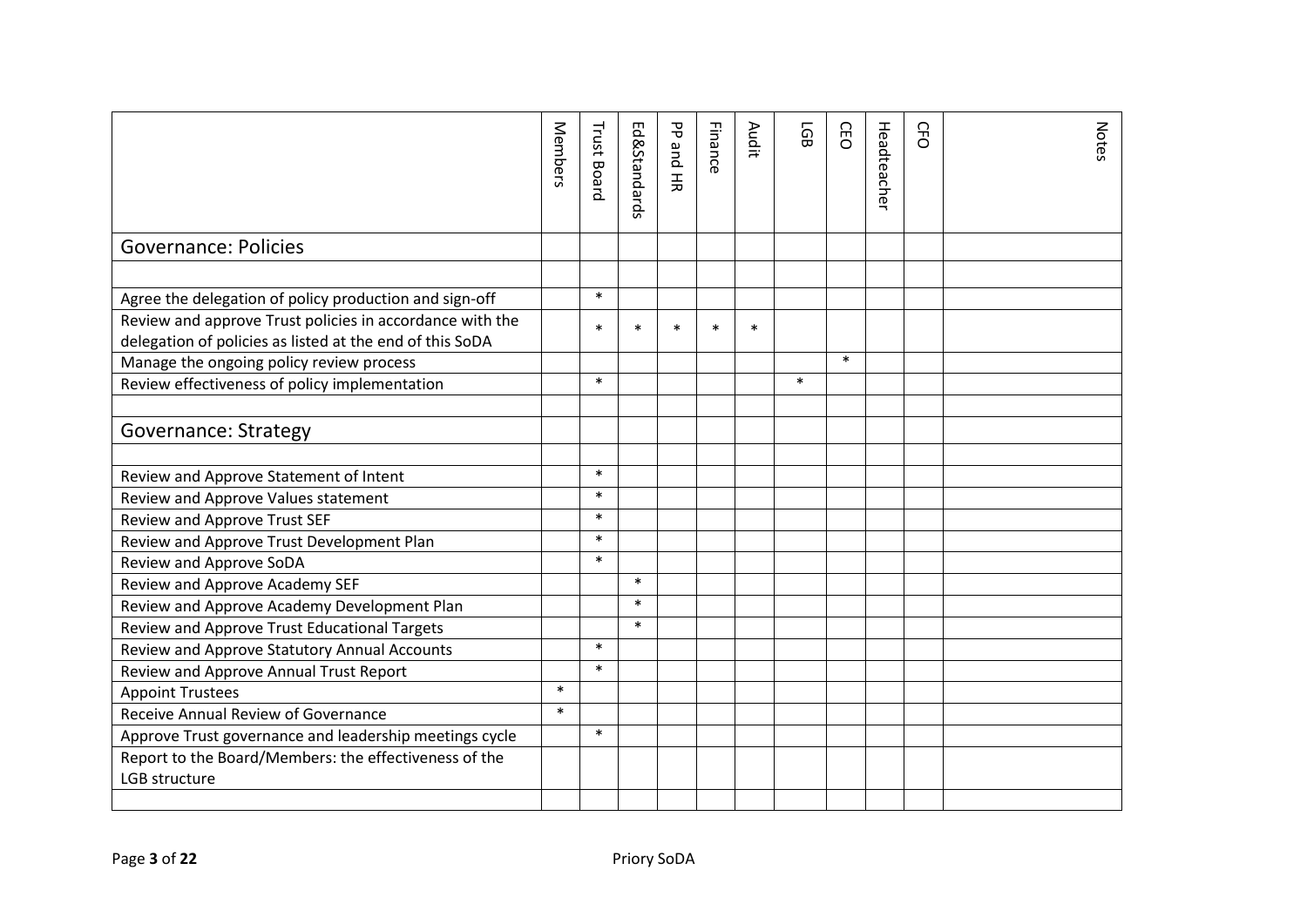|                                                                                                                        | Members | <b>Trust Board</b> | Ed&Standards | PP and HR   | Finance      | Audit  | <b>GB</b>       | CEO | Headteache | <b>C<sub>F</sub>O</b> | <b>Notes</b> |
|------------------------------------------------------------------------------------------------------------------------|---------|--------------------|--------------|-------------|--------------|--------|-----------------|-----|------------|-----------------------|--------------|
| <b>Governance: Committees</b>                                                                                          |         |                    |              |             |              |        |                 |     |            |                       |              |
|                                                                                                                        |         |                    |              |             |              |        |                 |     |            |                       |              |
| Appoint/Dismiss Clerk to the Trust                                                                                     |         | $\ast$             |              |             |              |        |                 |     |            |                       |              |
| Appoint/Dismiss Clerk to the Trust's committees                                                                        |         | $\ast$             |              |             |              |        |                 |     |            |                       |              |
| Appoint/Dismiss Clerk to the CC                                                                                        |         | $\ast$             |              |             |              |        |                 |     |            |                       |              |
| Appoint/Dismiss Clerk to the LGB                                                                                       |         | $\ast$             |              |             |              |        |                 |     |            |                       |              |
|                                                                                                                        |         |                    |              |             |              |        |                 |     |            |                       |              |
| Appoint Chair of the Trust                                                                                             |         | $\ast$             |              |             |              |        |                 |     |            |                       |              |
| Appoint Vice Chair of the Trust                                                                                        |         | $\ast$             |              |             |              |        |                 |     |            |                       |              |
| Appoint Chair of Trust committee                                                                                       |         | $\ast$             |              |             |              |        |                 |     |            |                       |              |
| Appoint Vice Chair of Trust Committee                                                                                  |         | $\ast$             |              |             |              |        |                 |     |            |                       |              |
| Appoint Chair of CC                                                                                                    |         | $\ast$             |              |             |              |        |                 |     |            |                       |              |
| Appoint Vice Chair of CC                                                                                               |         | $\ast$             |              |             |              |        |                 |     |            |                       |              |
| Appoint Chair of LGB                                                                                                   |         | $\ast$             |              |             |              |        |                 |     |            |                       |              |
| Appoint Vice Chair of LGB                                                                                              |         | $\ast$             |              |             |              |        |                 |     |            |                       |              |
| Approve process for the appointment of LGB members                                                                     |         |                    |              |             |              |        | $\ast$<br>Chair |     | $\ast$     |                       |              |
| Review annually, through each Committee, the terms of<br>reference of that committee and recommend changes to<br>Board |         | $\ast$             |              |             |              |        |                 |     |            |                       |              |
| Review and appoint annually the membership of<br>committees                                                            |         | $\ast$             |              |             |              |        |                 |     |            |                       |              |
| Review annually the constitution of committees                                                                         |         | $\ast$             |              |             |              |        |                 |     |            |                       |              |
| Report committee business and delegated decisions to the                                                               |         |                    | $\ast$       | $\ast$      | $\mathbf{r}$ | $\ast$ | $\ast$          |     |            |                       |              |
| Trust                                                                                                                  |         |                    |              |             |              |        |                 |     |            |                       |              |
|                                                                                                                        |         |                    |              |             |              |        |                 |     |            |                       |              |
| Page 4 of 22                                                                                                           |         |                    |              | Priory SoDA |              |        |                 |     |            |                       |              |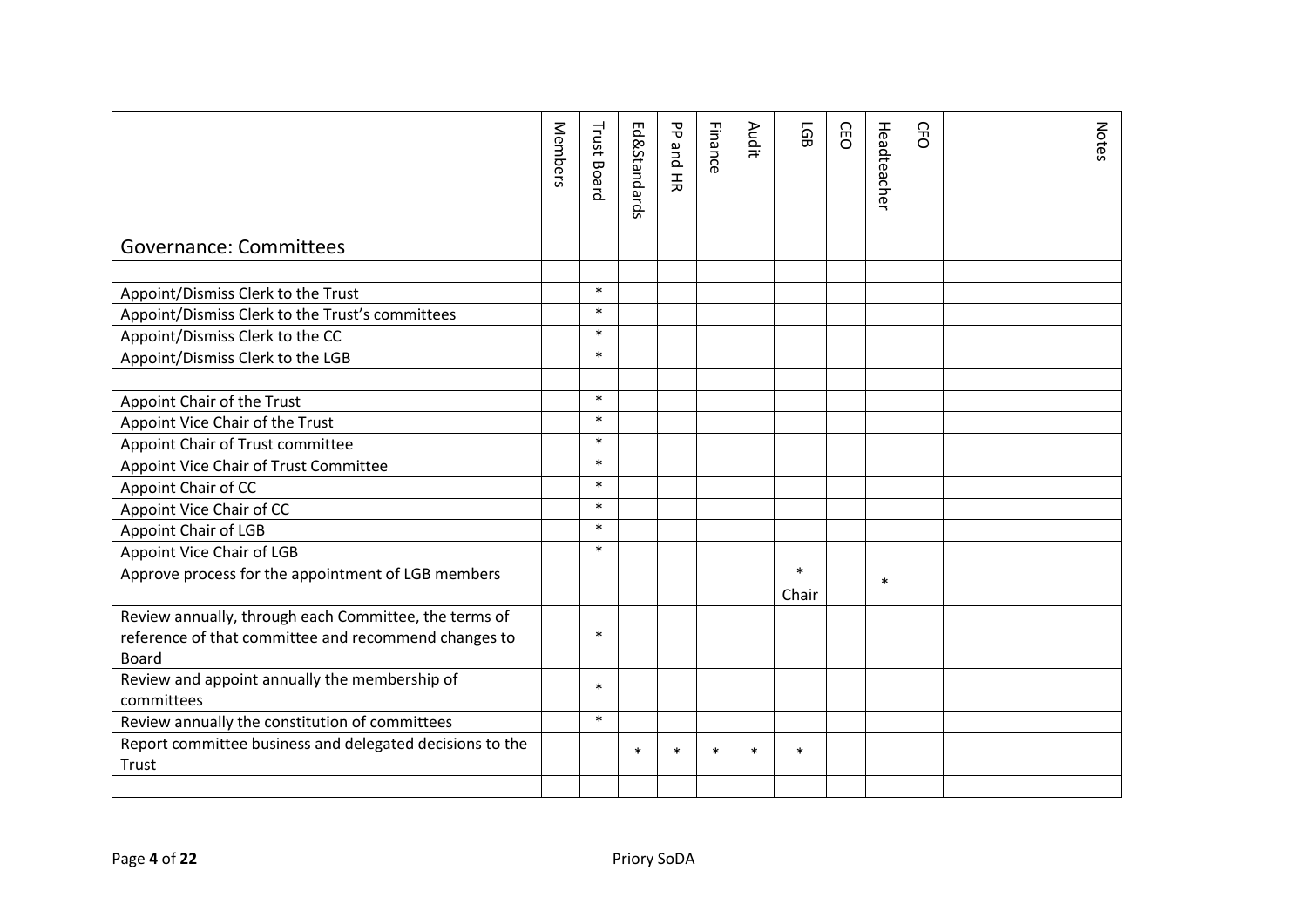|                                                                   | Members | <b>Trust Board</b> | Ed&Standards | PP and HR | Finance | Audit | <b>LGB</b> | CEO    | Headteache | <b>C<sub>F</sub>O</b> | Notes |
|-------------------------------------------------------------------|---------|--------------------|--------------|-----------|---------|-------|------------|--------|------------|-----------------------|-------|
| <b>Staff: Structures</b>                                          |         |                    |              |           |         |       |            |        |            |                       |       |
|                                                                   |         |                    |              |           |         |       |            |        |            |                       |       |
| Approve Trust staffing structure                                  |         |                    |              | $\ast$    |         |       |            |        |            |                       |       |
| Approve Academy staffing structure                                |         |                    |              | $\ast$    |         |       |            |        |            |                       |       |
|                                                                   |         |                    |              |           |         |       |            |        |            |                       |       |
| Staff: Appointment/Dismissal/Suspension                           |         |                    |              |           |         |       |            |        |            |                       |       |
| Appoint, suspend, discipline or dismiss CEO                       |         | $\ast$             |              |           |         |       |            |        |            |                       |       |
| Appoint, suspend, discipline or dismiss Headteachers              |         |                    |              | $\ast$    |         |       |            |        |            |                       |       |
| Appoint, suspend, discipline or dismiss Federation SLT            |         |                    |              |           |         |       |            | $\ast$ |            |                       |       |
| Appoint, suspend, discipline or dismiss other Federation<br>staff |         |                    |              |           |         |       |            | $\ast$ |            |                       |       |
| Appoint, suspend, discipline or dismiss Academy SLT               |         |                    |              |           |         |       |            |        | $\ast$     |                       |       |
| Appoint, suspend, discipline or dismiss Academy teaching<br>staff |         |                    |              |           |         |       |            |        | $\ast$     |                       |       |
| Appoint, suspend, discipline or dismiss Academy support<br>staff  |         |                    |              |           |         |       |            |        | $\ast$     |                       |       |
|                                                                   |         |                    |              |           |         |       |            |        |            |                       |       |
| <b>Staff: Performance Management</b>                              |         |                    |              |           |         |       |            |        |            |                       |       |
|                                                                   |         |                    |              |           |         |       |            |        |            |                       |       |
| PM CEO                                                            |         |                    |              | $\ast$    |         |       |            |        |            |                       |       |
| PM Headteachers                                                   |         |                    |              |           |         |       |            | $\ast$ |            |                       |       |
| PM Federation SLT                                                 |         |                    |              |           |         |       |            | $\ast$ |            |                       |       |
| PM other Federation staff                                         |         |                    |              |           |         |       |            | $\ast$ |            |                       |       |
| PM Academy SLT                                                    |         |                    |              |           |         |       |            |        | $\ast$     |                       |       |
| PM Academy teachers                                               |         |                    |              |           |         |       |            |        | $\ast$     |                       |       |
| Page 5 of 22                                                      |         |                    | Priory SoDA  |           |         |       |            |        |            |                       |       |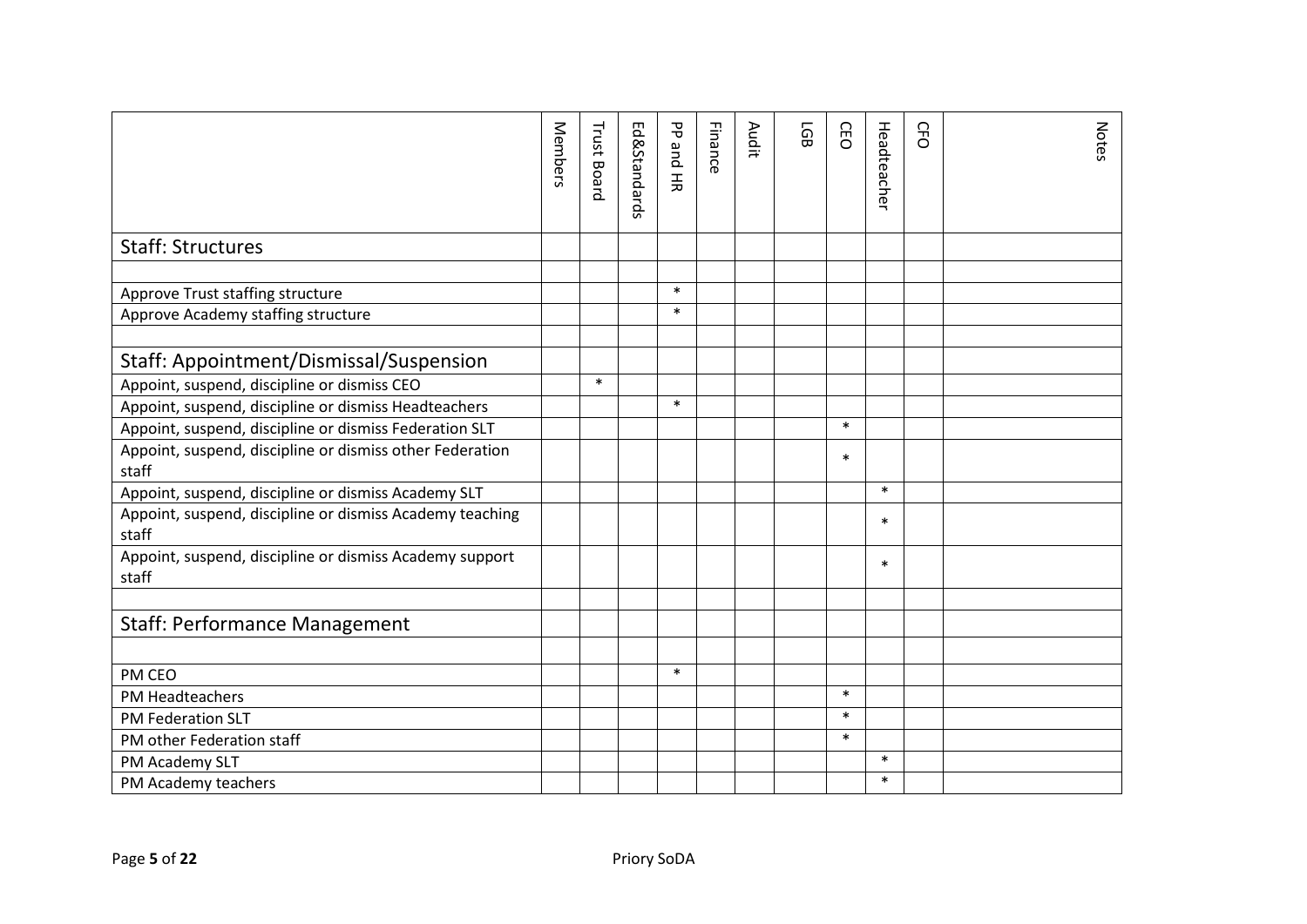|                                                            | Members | <b>Trust Board</b> | Ed&Standards | 공<br>ond HR | Finance | Audit | <b>LGB</b> | CEO    | Headteache | <b>C<sub>F</sub>O</b> | <b>Notes</b>       |
|------------------------------------------------------------|---------|--------------------|--------------|-------------|---------|-------|------------|--------|------------|-----------------------|--------------------|
| PM Academy support staff                                   |         |                    |              |             |         |       |            |        | $\ast$     |                       |                    |
|                                                            |         |                    |              |             |         |       |            |        |            |                       |                    |
| <b>Staff: Pay and Pay Progression</b>                      |         |                    |              |             |         |       |            |        |            |                       |                    |
|                                                            |         |                    |              |             |         |       |            |        |            |                       |                    |
| Approve PP CEO                                             |         |                    |              | $\ast$      |         |       |            |        |            |                       |                    |
| Approve PP Headteachers                                    |         |                    |              | $\ast$      |         |       |            |        |            |                       |                    |
| Approve PP Federation SLT                                  |         |                    |              | $\ast$      |         |       |            |        |            |                       |                    |
| Approve PP other Federation staff                          |         |                    |              |             |         |       |            | $\ast$ |            |                       |                    |
| Approve PP Academy SLT                                     |         |                    |              |             |         |       |            |        | $\ast$     |                       |                    |
| Approve PP Academy teachers                                |         |                    |              |             |         |       |            |        | $\ast$     |                       |                    |
| Approve PP Academy support staff                           |         |                    |              |             |         |       |            |        | $\ast$     |                       |                    |
| Approve the Pay Policy and annually review the CEO's       |         |                    |              | $\ast$      |         |       |            |        |            |                       |                    |
| salary.                                                    |         |                    |              |             |         |       |            |        |            |                       |                    |
| Report to Board Cost of Living rise for teaching staff     |         |                    |              |             | $\ast$  |       |            |        |            |                       |                    |
| Report to Board Cost of Living rise for support staff      |         |                    |              |             | $\ast$  |       |            |        |            |                       |                    |
|                                                            |         |                    |              |             |         |       |            |        |            |                       |                    |
| <b>Staff: Contracts</b>                                    |         |                    |              |             |         |       |            |        |            |                       |                    |
|                                                            |         |                    |              |             |         |       |            |        |            |                       |                    |
| Approve compromise/termination agreements up to            |         |                    |              |             |         |       |            | $\ast$ |            |                       |                    |
| £50,000 and report to PPHR & Finance                       |         |                    |              |             |         |       |            |        |            |                       |                    |
| Approve compromise/termination agreements over             |         |                    |              |             |         |       |            |        |            |                       |                    |
| £50,000 (ESFA approval required if it is a non-contractual |         | $\ast$             |              |             |         |       |            |        |            |                       |                    |
| settlement)                                                |         |                    |              |             |         |       |            |        |            |                       |                    |
| Manage contact with legal services (including Help Desk)   |         |                    |              |             |         |       |            |        |            |                       | <b>HR Director</b> |
| Change contracts of employment (Academy staff)             |         |                    |              |             |         |       |            |        | $\ast$     |                       |                    |
| Change contracts of employment (Federation staff)          |         |                    |              |             |         |       |            | $\ast$ |            |                       |                    |
| Page 6 of 22                                               |         |                    | Priory SoDA  |             |         |       |            |        |            |                       |                    |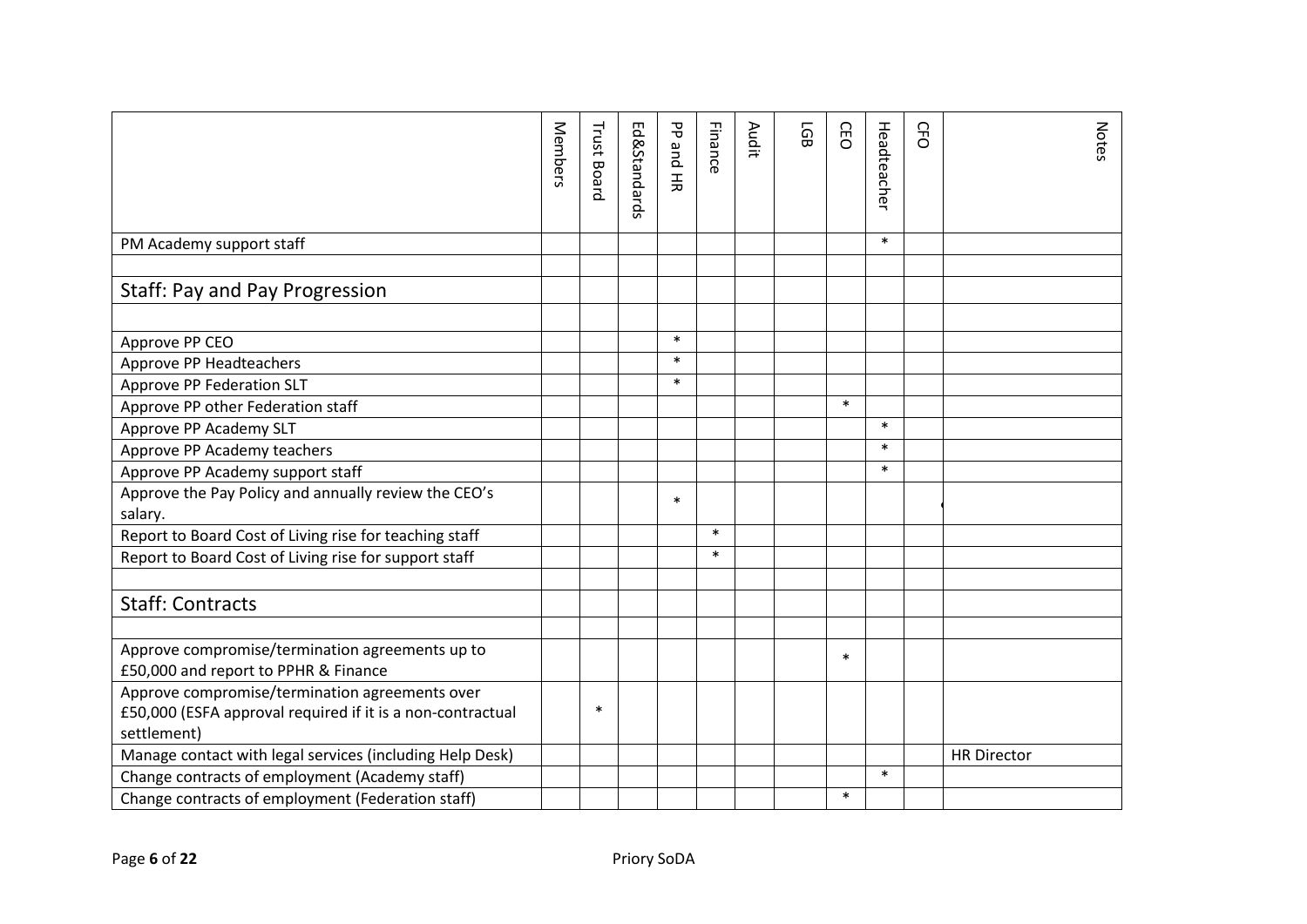|                                                           | Members | <b>Trust Board</b> | Ed&Standards | PP and HR | Finance | <b>Audit</b> | <b>LGB</b> | CEO    | Headteache | <b>C<sub>F</sub>O</b> | <b>Notes</b> |
|-----------------------------------------------------------|---------|--------------------|--------------|-----------|---------|--------------|------------|--------|------------|-----------------------|--------------|
| Change contracts of employment for senior staff           |         |                    |              |           |         |              |            | $\ast$ |            |                       |              |
| Change contract of employment for CEO                     |         | $\ast$             |              |           |         |              |            |        |            |                       |              |
| Offer employment outside of approved forecast             |         |                    |              |           |         |              |            | $\ast$ |            |                       |              |
| Offer of employment if differs from advertised post       |         |                    |              |           |         |              |            | $\ast$ |            |                       |              |
|                                                           |         |                    |              |           |         |              |            |        |            |                       |              |
| <b>Education: Curriculum</b>                              |         |                    |              |           |         |              |            |        |            |                       |              |
|                                                           |         |                    |              |           |         |              |            |        |            |                       |              |
| Review and Approve the curriculum offer                   |         |                    | $\ast$       |           |         |              |            |        |            |                       |              |
| Manage the curriculum offer (within statutory guidelines) |         |                    |              |           |         |              |            |        | $\ast$     |                       |              |
|                                                           |         |                    |              |           |         |              |            |        |            |                       |              |
| <b>Education: Admissions</b>                              |         |                    |              |           |         |              |            |        |            |                       |              |
|                                                           |         |                    |              |           |         |              |            |        |            |                       |              |
| Review and Approve Admissions arrangements                |         | $\ast$             | $\ast$       |           |         |              |            |        |            |                       |              |
| Manage Admissions arrangements and appeals                |         |                    |              |           |         |              |            |        | $\ast$     |                       |              |
| Decide on requests for admission to a year group other    |         |                    |              |           |         |              | $\ast$     |        |            |                       |              |
| than that linked to a pupil's chronological age           |         |                    |              |           |         |              |            |        |            |                       |              |
|                                                           |         |                    |              |           |         |              |            |        |            |                       |              |
| <b>Education: Student Behaviour and Wellbeing</b>         |         |                    |              |           |         |              |            |        |            |                       |              |
|                                                           |         |                    |              |           |         |              |            |        |            |                       |              |
| Review and Approve the use of exclusion                   |         |                    | $\ast$       |           |         |              |            |        |            |                       |              |
| Exclude a student on a fixed term basis                   |         |                    |              |           |         |              |            |        | $\ast$     |                       |              |
| Exclude a student permanently                             |         |                    |              |           |         |              |            |        | $\ast$     |                       |              |
| Review appeals against exclusion                          |         |                    |              |           |         |              | $\ast$     |        |            |                       |              |
| Review and Approve safeguarding performance indicators    |         |                    | $\ast$       |           |         |              |            |        |            |                       |              |
| Manage safeguarding policies and procedures               |         |                    |              |           |         |              |            |        | $\ast$     |                       |              |
| Follow safeguarding policies and procedures               | $\ast$  | $\ast$             | $\ast$       | $\ast$    | $\ast$  | $\ast$       | $\ast$     | $\ast$ | $\ast$     | $\ast$                | All          |
| Page 7 of 22                                              |         |                    | Priory SoDA  |           |         |              |            |        |            |                       |              |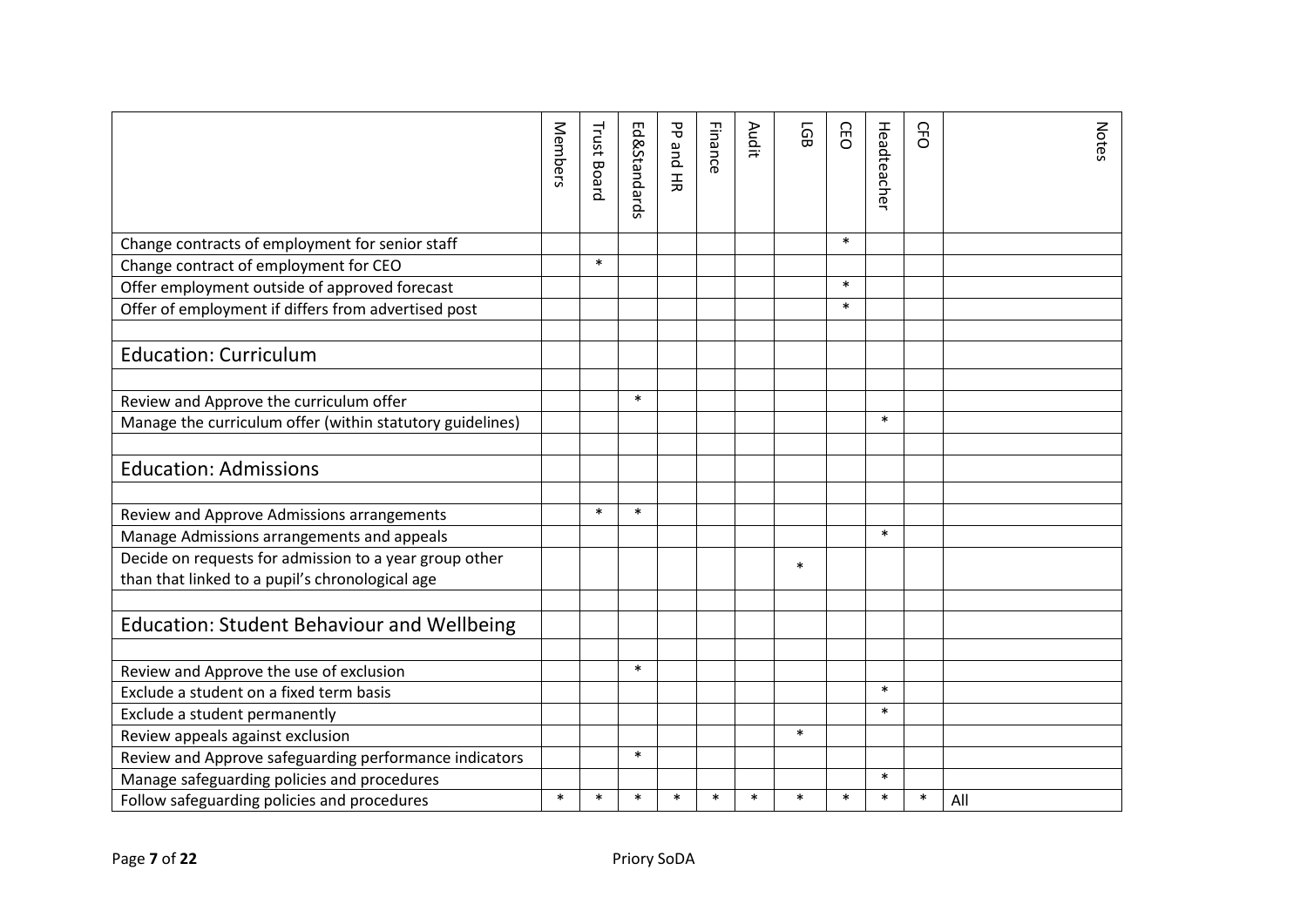|                                                             | Members | <b>Trust Board</b> | Ed&Standards | PP and HR | Finance | Audit | <b>LGB</b> | CEO | Headteache       | <b>C<sub>F</sub>O</b> | <b>Notes</b> |
|-------------------------------------------------------------|---------|--------------------|--------------|-----------|---------|-------|------------|-----|------------------|-----------------------|--------------|
| Appoint safeguarding link governor                          |         |                    |              |           |         |       | $\ast$     |     |                  |                       |              |
|                                                             |         |                    |              |           |         |       |            |     |                  |                       |              |
| <b>Education: Target Setting</b>                            |         |                    |              |           |         |       |            |     |                  |                       |              |
|                                                             |         |                    |              |           |         |       |            |     |                  |                       |              |
| Review and Approve Educational targets                      |         |                    | $\ast$       |           |         |       |            |     |                  |                       |              |
| Monitor student progress                                    |         |                    |              |           |         |       |            |     | $\ast$<br>$\ast$ |                       |              |
| Report student progress to the Trust Standards Committee    |         |                    | $\ast$       |           |         |       |            |     |                  |                       |              |
| Review student progress: commission intervention            |         |                    |              |           |         |       |            |     |                  |                       |              |
|                                                             |         |                    |              |           |         |       |            |     |                  |                       |              |
| <b>Education: Disadvantaged Students</b>                    |         |                    |              |           |         |       |            |     |                  |                       |              |
|                                                             |         |                    |              |           |         |       |            |     | $\ast$           |                       |              |
| Write the Disadvantaged report                              |         |                    |              |           |         |       |            |     |                  |                       |              |
| Review and Approve the Disadvantaged report                 |         |                    | $\ast$       |           |         |       |            |     |                  |                       |              |
| Manage the Disadvantaged funding                            |         |                    |              |           |         |       |            |     | $\ast$           |                       |              |
| Provide free school meals for students meeting the criteria |         |                    |              |           |         |       |            |     | $\ast$           |                       |              |
| <b>Education: DSEN</b>                                      |         |                    |              |           |         |       |            |     |                  |                       |              |
|                                                             |         |                    | $\ast$       |           |         |       |            |     |                  |                       |              |
| Review and approve all DSEN arrangements/policy             |         |                    |              |           |         |       |            |     | $\ast$           |                       |              |
| Manage DSEN arrangements                                    |         |                    |              |           |         |       | $\ast$     |     |                  |                       |              |
| Appoint DSEN link governor                                  |         |                    |              |           |         |       |            |     |                  |                       |              |
|                                                             |         |                    |              |           |         |       |            |     |                  |                       |              |
| <b>Education: Teaching</b>                                  |         |                    |              |           |         |       |            |     |                  |                       |              |
|                                                             |         |                    | $\ast$       |           |         |       |            |     |                  |                       |              |
| Setting of expectations for the quality of teaching         |         | $\ast$             |              |           |         |       |            |     |                  |                       |              |
| Monitor and report on effectiveness of teaching over time   |         |                    |              |           |         |       |            |     |                  |                       |              |
|                                                             |         |                    |              |           |         |       |            |     |                  |                       |              |
| Page 8 of 22                                                |         |                    | Priory SoDA  |           |         |       |            |     |                  |                       |              |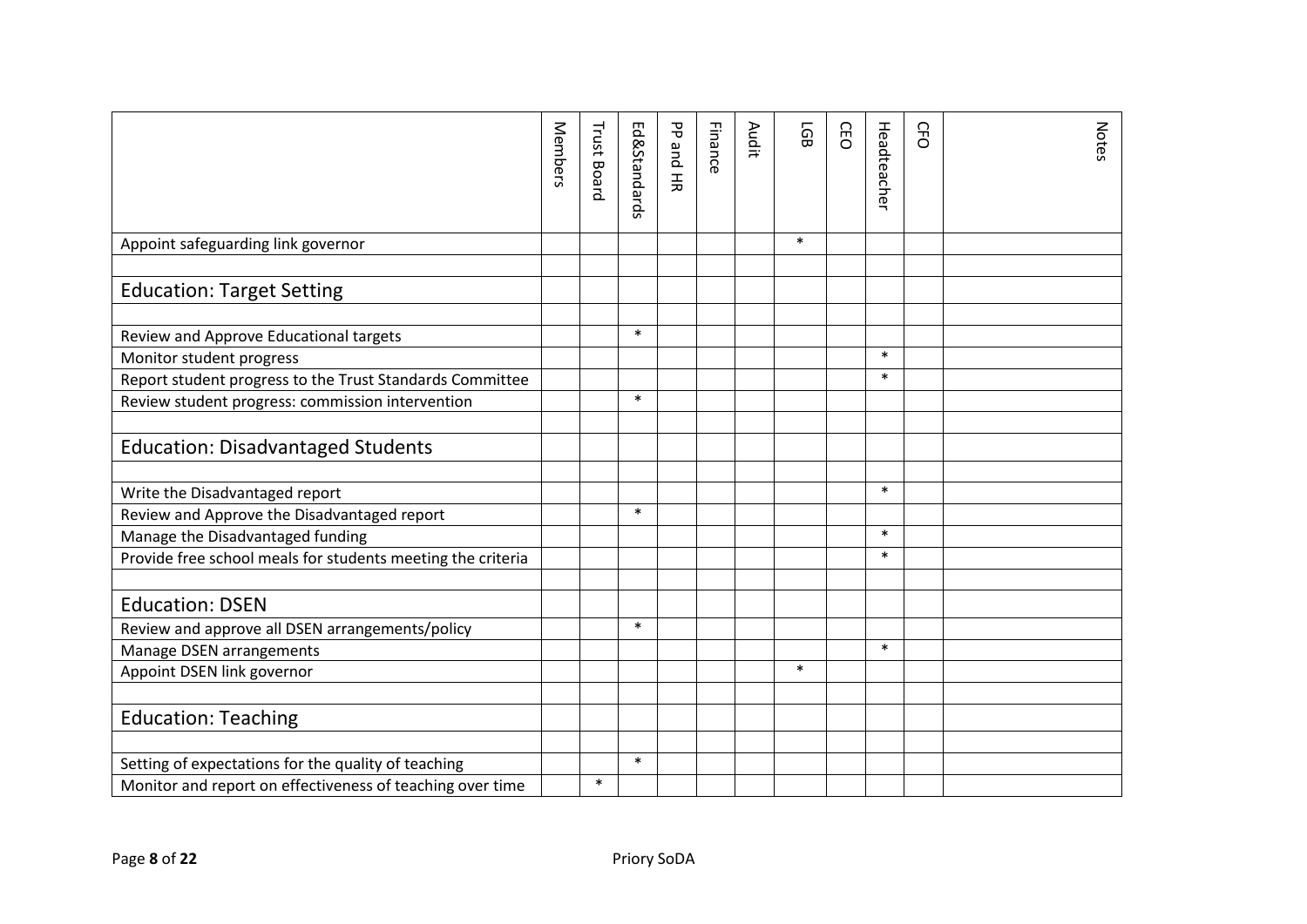|                                                             | Members | <b>Trust Board</b> | Ed&Standards | 공<br><b>Sand HR</b> | Finance | <b>Audit</b> | 59     | <b>CEO</b> | Headteacher | CFO | <b>Notes</b> |
|-------------------------------------------------------------|---------|--------------------|--------------|---------------------|---------|--------------|--------|------------|-------------|-----|--------------|
| Monitor and report on effectiveness of the Teacher Profile  |         | $\ast$             |              |                     |         |              |        |            |             |     |              |
| Manage and report on Trust-level CPD                        |         | $\ast$             |              |                     |         |              |        |            |             |     |              |
| Review the effectiveness of Teaching and CPD and            |         |                    | $\ast$       |                     |         |              |        |            |             |     |              |
| commission intervention                                     |         |                    |              |                     |         |              |        |            |             |     |              |
|                                                             |         |                    |              |                     |         |              |        |            |             |     |              |
| <b>Education: General</b>                                   |         |                    |              |                     |         |              |        |            |             |     |              |
|                                                             |         |                    |              |                     |         |              |        |            |             |     |              |
| Set the times of academy sessions                           |         |                    | $\ast$       |                     |         |              |        |            |             |     |              |
| Set the dates of academy terms and holidays                 |         |                    | $\ast$       |                     |         |              |        |            |             |     |              |
| Adopt the Trust's Home-Academy agreement                    |         |                    |              |                     |         |              |        |            | $\ast$      |     |              |
| Arrange collective worship                                  |         |                    |              |                     |         |              |        |            | $\ast$      |     |              |
| Decide the curriculum for each year group                   |         |                    |              |                     |         |              |        |            | $\ast$      |     |              |
| Ensure the curriculum is varied to match the needs of       |         |                    |              |                     |         |              |        |            | $\ast$      |     |              |
| specific groups of pupils, including those with SEND        |         |                    |              |                     |         |              |        |            |             |     |              |
| Decide on variations to the curriculum that involve a pupil |         |                    |              |                     |         |              |        |            |             |     |              |
| moving to a year group other than that linked to their      |         |                    |              |                     |         |              | $\ast$ |            |             |     |              |
| chronological age (or back to this year group).             |         |                    |              |                     |         |              |        |            |             |     |              |
| Ensure all aspects of the curriculum (including RE,         |         |                    |              |                     |         |              |        |            |             |     |              |
| PSHMRE, etc) comply with national requirements and          |         |                    | $\ast$       |                     |         |              |        |            |             |     |              |
| those in the academy's funding agreement                    |         |                    |              |                     |         |              |        |            |             |     |              |
|                                                             |         |                    |              |                     |         |              |        |            |             |     |              |
| <b>Operational: Complaints/Grievance</b>                    |         |                    |              |                     |         |              |        |            |             |     |              |
|                                                             |         |                    |              |                     |         |              |        |            |             |     |              |
| Complaints relating to the CEO                              |         | $\ast$             |              |                     |         |              |        |            |             |     |              |
| Complaints relating to Central Services Staff               |         |                    |              |                     |         |              |        | $\ast$     |             |     |              |
| Complaints relating to the Headteacher                      |         |                    |              |                     |         |              |        | $\ast$     |             |     |              |
|                                                             |         |                    |              |                     |         |              |        |            |             |     |              |
| Page 9 of 22                                                |         |                    | Priory SoDA  |                     |         |              |        |            |             |     |              |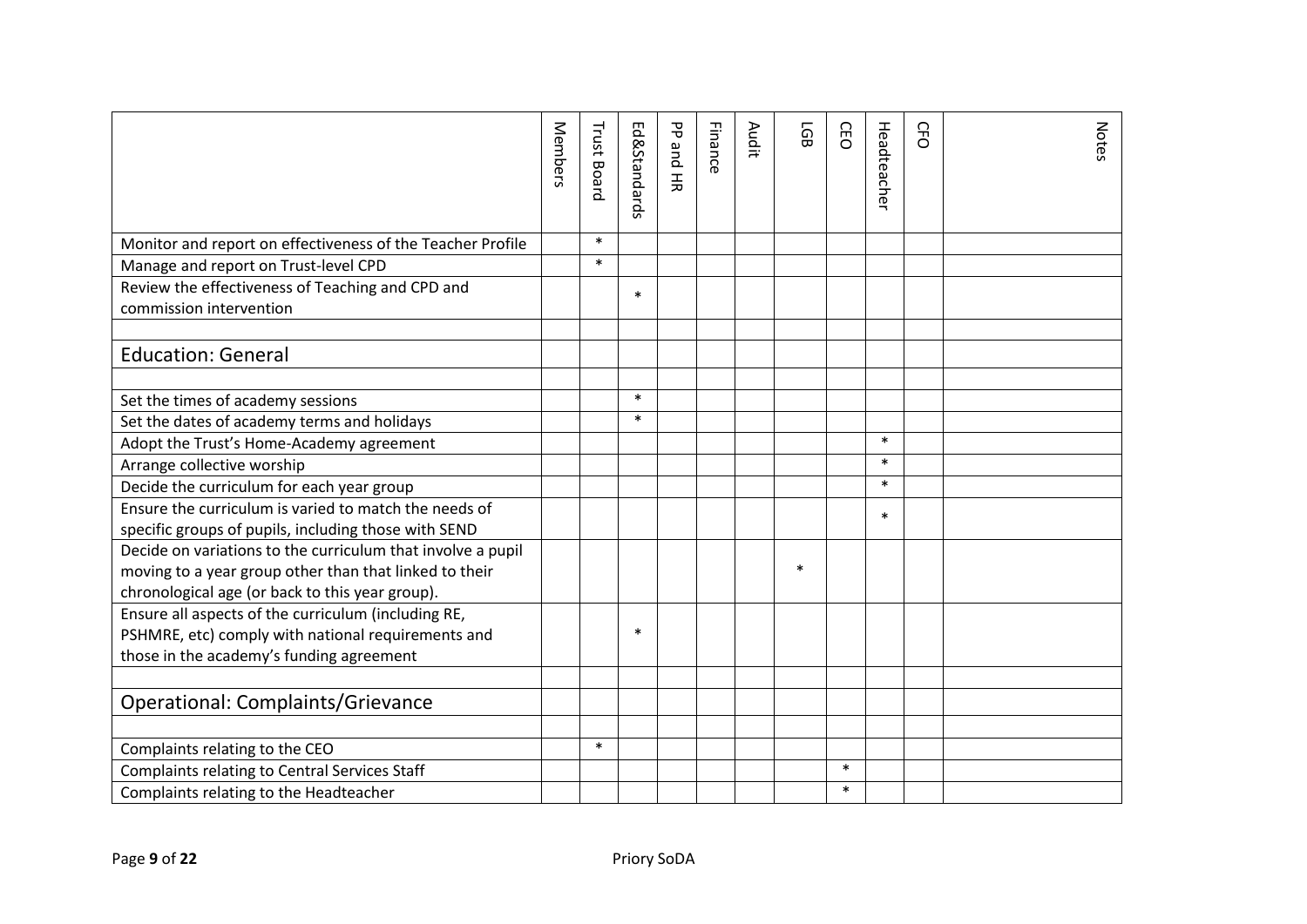|                                                                                    | Members | <b>Trust Board</b> | Ed&Standards | PP and HR | Finance | Audit  | <b>LGB</b> | CEO    | Headteache | <b>C<sub>F</sub>O</b> | <b>Notes</b> |
|------------------------------------------------------------------------------------|---------|--------------------|--------------|-----------|---------|--------|------------|--------|------------|-----------------------|--------------|
| Stage One (non-Headteacher related)                                                |         |                    |              |           |         |        |            |        | $\ast$     |                       |              |
| Stage Two                                                                          |         |                    |              |           |         |        | $\ast$     |        |            |                       |              |
| <b>Stage Three</b>                                                                 |         | $\ast$             |              |           |         |        |            |        |            |                       |              |
| <b>Operational: Risk Register</b>                                                  |         |                    |              |           |         |        |            |        |            |                       |              |
|                                                                                    |         |                    |              |           |         |        |            |        |            |                       |              |
| Review Trust level risk register                                                   |         |                    |              |           |         | $\ast$ |            |        |            |                       |              |
| Review Academy level risk register                                                 |         |                    |              |           |         | $\ast$ |            |        |            |                       |              |
| Operational responsibility for Trust Risk Registers                                |         |                    |              |           |         |        |            |        |            | $\ast$                |              |
| Operational responsibility for Academy Risk Registers                              |         |                    |              |           |         |        |            |        | $\ast$     |                       |              |
|                                                                                    |         |                    |              |           |         |        |            |        |            |                       |              |
| <b>Operational: Health and Safety</b>                                              |         |                    |              |           |         |        |            |        |            |                       |              |
|                                                                                    |         |                    |              |           |         |        |            |        |            |                       |              |
| Operational responsibility for H&S                                                 |         |                    |              |           |         |        |            | $\ast$ |            |                       |              |
| Review and report on the effectiveness of H&S<br>management and compliance         |         |                    |              |           |         |        |            |        |            |                       |              |
|                                                                                    |         |                    |              |           |         |        |            |        |            |                       |              |
| <b>Operational: Site and Buildings</b>                                             |         |                    |              |           |         |        |            |        |            |                       |              |
|                                                                                    |         |                    |              |           |         |        |            |        |            |                       |              |
| Provide appropriate Insurance                                                      |         |                    |              |           |         |        |            | $\ast$ |            |                       |              |
| Establish and Review the effectiveness of<br>Procurement/Capital development plans |         |                    |              |           | $\ast$  |        |            |        |            |                       |              |
| Arrange for the security of buildings, furniture, equipment,                       |         |                    |              |           |         |        |            | $\ast$ |            |                       |              |
| stock, stores and cash.                                                            |         |                    |              |           |         |        |            |        |            |                       |              |
| Page 10 of 22                                                                      |         |                    | Priory SoDA  |           |         |        |            |        |            |                       |              |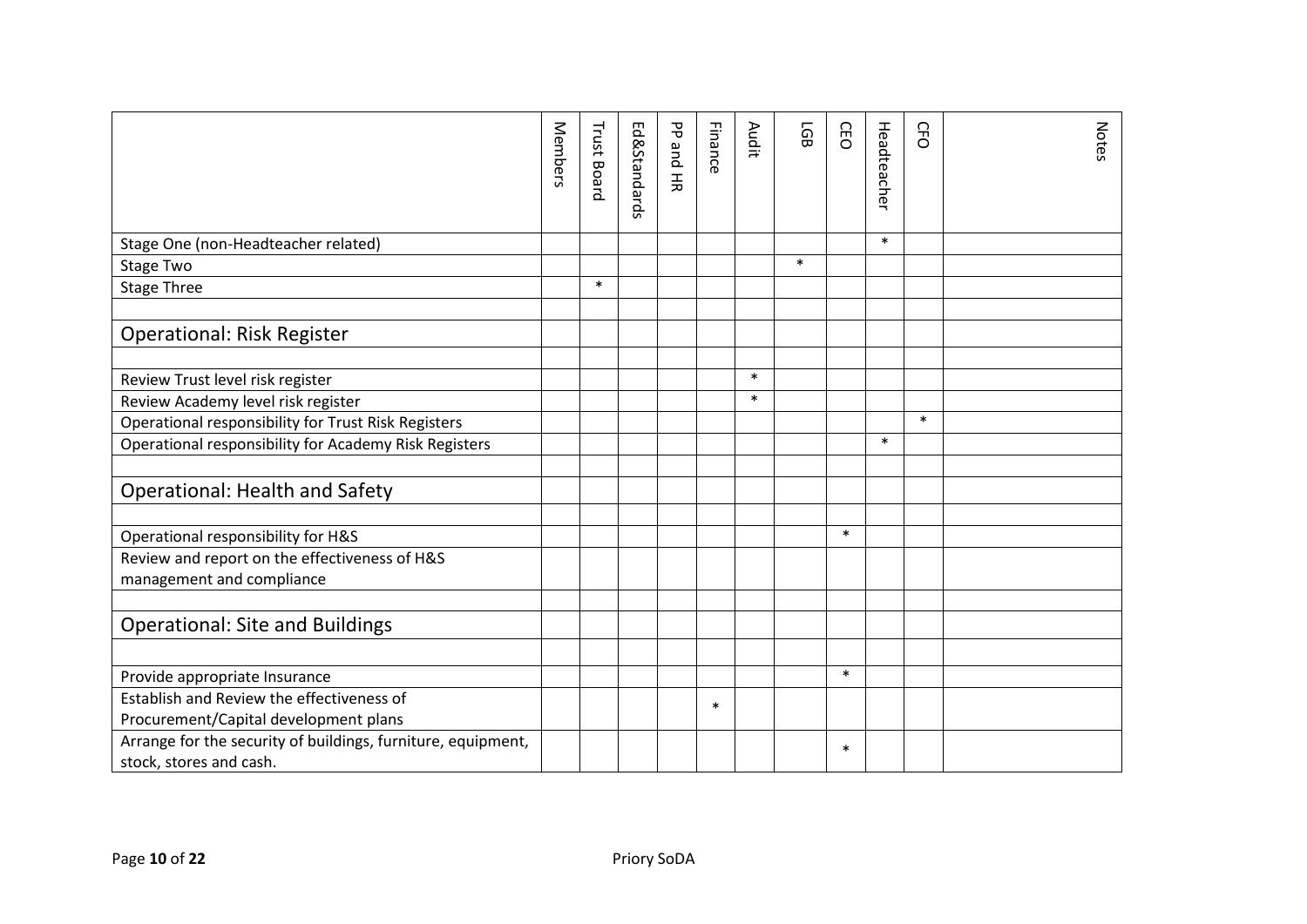|                                                                                                                                                                                                                    | Members | <b>Trust Board</b> | Ed&Standards | PP and HR | Finance | Audit  | <b>GB</b> | <b>CEO</b> | Headteache | <b>C<sub>F</sub>O</b> | <b>Notes</b> |
|--------------------------------------------------------------------------------------------------------------------------------------------------------------------------------------------------------------------|---------|--------------------|--------------|-----------|---------|--------|-----------|------------|------------|-----------------------|--------------|
| Maintain an inventory of all moveable items of equipment<br>and security mark these items.                                                                                                                         |         |                    |              |           |         |        |           | $\ast$     |            |                       |              |
| Check the inventory annually to verify the location and<br>condition of each item of equipment.                                                                                                                    |         |                    |              |           |         |        |           | $\ast$     |            |                       |              |
| Maintain a record of all property borrowed by staff.                                                                                                                                                               |         |                    |              |           |         |        |           | $\ast$     |            |                       |              |
| Review insurance cover in the light of risk assessment.                                                                                                                                                            |         |                    |              |           |         |        |           | $\ast$     |            |                       |              |
| Ensure adequate Business Continuity Plan is operated                                                                                                                                                               |         |                    |              |           |         |        |           | $\ast$     |            |                       |              |
| Review Critical Incident and Business Continuity Plan<br>(CIBCP)                                                                                                                                                   |         |                    |              |           |         | $\ast$ |           |            |            |                       |              |
|                                                                                                                                                                                                                    |         |                    |              |           |         |        |           |            |            |                       |              |
| Operational: IT Infrastructure                                                                                                                                                                                     |         |                    |              |           |         |        |           |            |            |                       |              |
| Review the IT development plan                                                                                                                                                                                     |         |                    |              |           | $\ast$  |        |           |            |            |                       |              |
| Produce and manage the ICT development plan and                                                                                                                                                                    |         |                    |              |           |         |        |           | $\ast$     |            |                       |              |
| disaster recovery plans                                                                                                                                                                                            |         |                    |              |           |         |        |           |            |            |                       |              |
| Control systems, security and privacy of data.                                                                                                                                                                     |         |                    |              |           |         |        |           | $\ast$     |            |                       |              |
| Register and ensure compliance under Data Protection<br>legislation (2018 law onwards)                                                                                                                             |         |                    |              |           |         |        |           | $\ast$     |            |                       |              |
| Review disaster recovery plan (stand-alone and CIBCP<br>annex)                                                                                                                                                     |         |                    |              |           |         | $\ast$ |           |            |            |                       |              |
|                                                                                                                                                                                                                    |         |                    |              |           |         |        |           |            |            |                       |              |
| Finance                                                                                                                                                                                                            |         |                    |              |           |         |        |           |            |            |                       |              |
| Adhere to all financial legal requirements including: the<br>Companies Act 2009, appropriate SORPS, HMRC rules,<br>ESFA Financial Handbook, ESFA Accounts Directive, and the<br><b>Academies Funding Agreement</b> |         |                    |              |           |         |        |           |            |            | $\ast$                |              |
| Page 11 of 22                                                                                                                                                                                                      |         |                    | Priory SoDA  |           |         |        |           |            |            |                       |              |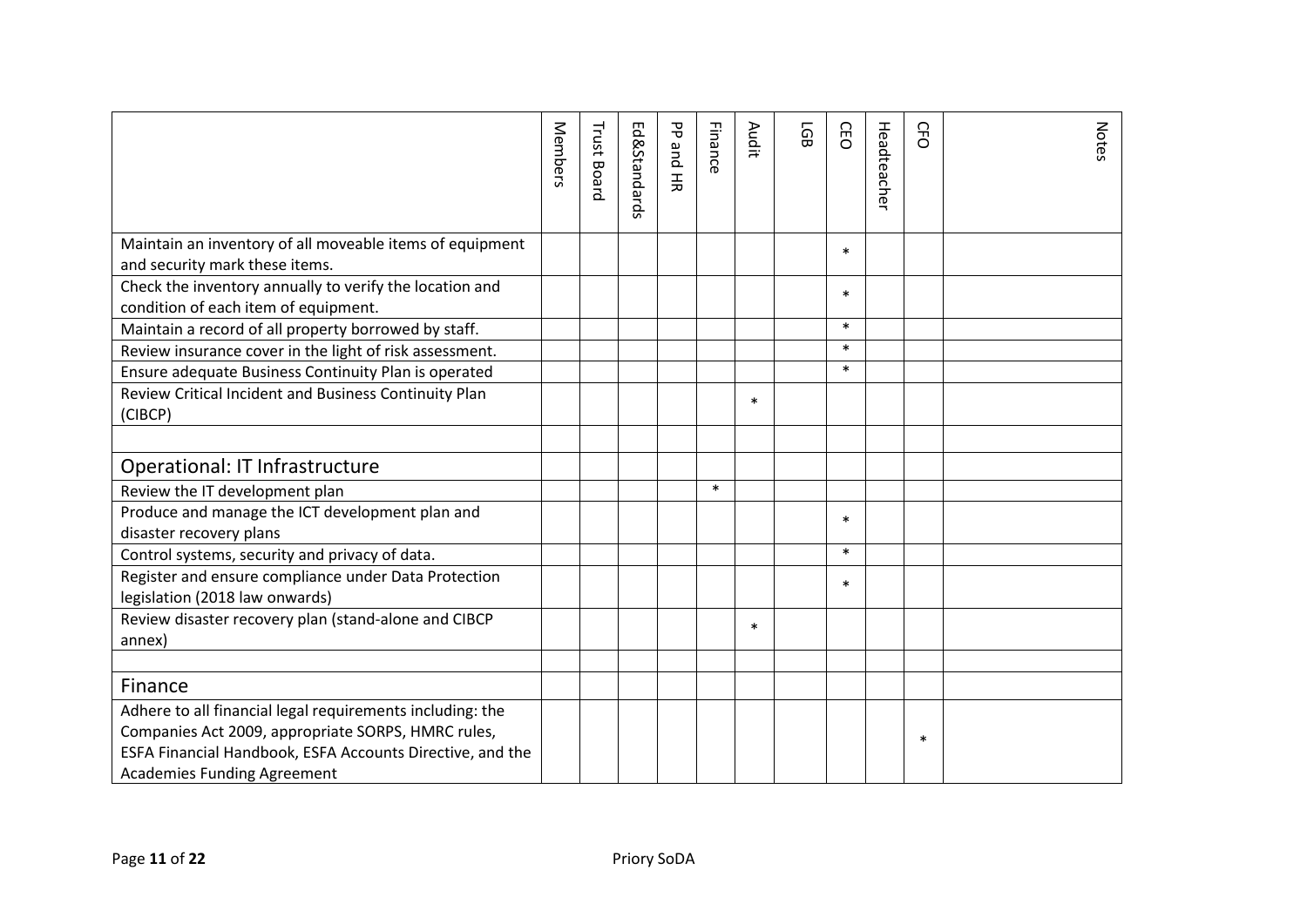|                                                                                                                                         | Members | <b>Trust Board</b> | <b>Ed&amp;Standards</b> | PP and HR | Finance | Audit | <b>LGB</b> | CEO    | Headteache | <b>C<sub>F</sub>O</b> | <b>Notes</b>                                                     |
|-----------------------------------------------------------------------------------------------------------------------------------------|---------|--------------------|-------------------------|-----------|---------|-------|------------|--------|------------|-----------------------|------------------------------------------------------------------|
| Oversee the preparation of the annual budget plan and<br>ensure that it links to the priorities established in the<br>development plans |         |                    |                         |           |         |       |            |        |            | $\ast$                |                                                                  |
| Approve the first formal budget plan each financial year,<br>including proposed capital projects                                        |         | $\ast$             |                         |           |         |       |            |        |            |                       | Capital projects still<br>subject to tender<br>approval process. |
| Notify the approved budget to the DfE/ESFA using the<br>agreed timescale                                                                |         |                    |                         |           |         |       |            |        |            | $\ast$                |                                                                  |
| Review the Trust's actual financial performance<br>throughout the year including the latest forecast position                           |         |                    |                         |           | $\ast$  |       |            |        |            |                       |                                                                  |
| Review the financial position at the end of the financial<br>year                                                                       |         |                    |                         |           | $\ast$  |       |            |        |            |                       |                                                                  |
| Approve overall Trust budget variance up to 0.5% of Trust<br>GAG                                                                        |         |                    |                         |           | $\ast$  |       |            |        |            |                       | Forecast vs budget                                               |
| Approve overall Trust budget variance above 0.5% of Trust<br>GAG                                                                        |         | $\ast$             |                         |           |         |       |            |        |            |                       | Forecast vs budget                                               |
| Approve an individual academy's budget variance over<br>0.5% GAG                                                                        |         |                    |                         |           |         |       |            | $\ast$ |            | $\ast$                | Forecast vs budget                                               |
| Approve an individual academy's budget variance over 5%<br>GAG                                                                          |         |                    |                         |           | $\ast$  |       |            |        |            |                       | Forecast vs budget                                               |
| Set aside funds in short-term or long-term investments in<br>line with Trust policy                                                     |         |                    |                         |           |         |       |            |        |            | $\ast$                |                                                                  |
| Provide reconciled bank statements for inspection by the<br>auditor                                                                     |         |                    |                         |           |         |       |            |        |            | $\ast$                |                                                                  |
| Maintain a record of all cash holdings in the academy                                                                                   |         |                    |                         |           |         |       |            |        |            | $\ast$                |                                                                  |
| Page 12 of 22                                                                                                                           |         |                    | Priory SoDA             |           |         |       |            |        |            |                       |                                                                  |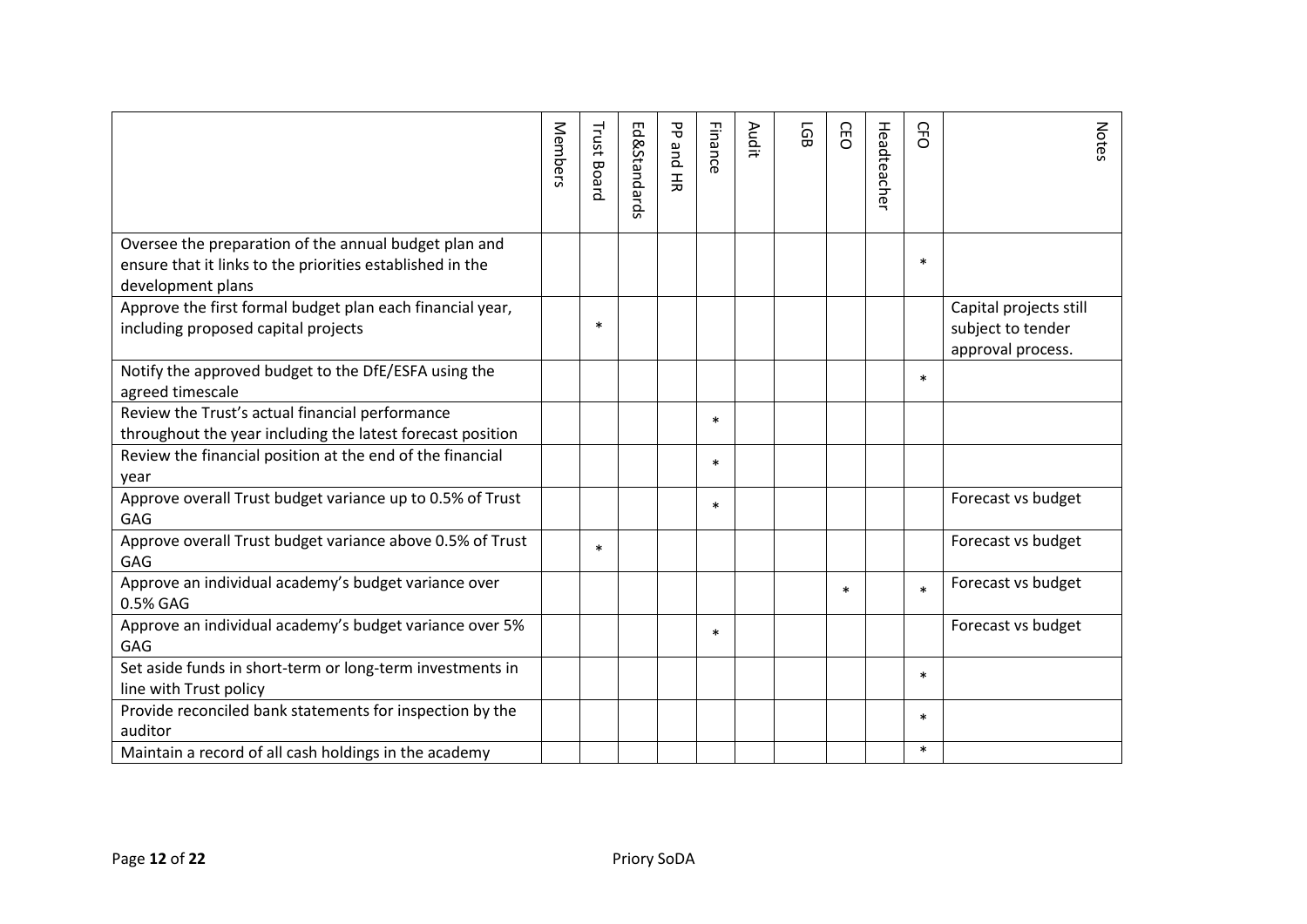|                                                                                                                                                              | Members | <b>Trust Board</b> | Ed&Standards | PP and HR | Finance | Audit | 59 | <b>CEO</b> | Headteacher | CFO    | <b>Notes</b>                             |
|--------------------------------------------------------------------------------------------------------------------------------------------------------------|---------|--------------------|--------------|-----------|---------|-------|----|------------|-------------|--------|------------------------------------------|
| Render accounts promptly. Receipt and bank promptly all<br>incomes intact. Refuse to cash personal cheques. Record<br>cash passed from one person to another |         |                    |              |           |         |       |    |            |             | $\ast$ |                                          |
| Administer voluntary funds                                                                                                                                   |         |                    |              |           |         |       |    |            |             | $\ast$ |                                          |
| Certify pay documents and other time records                                                                                                                 |         |                    |              |           |         |       |    |            |             | $\ast$ |                                          |
| <b>Finance: Assets</b>                                                                                                                                       |         |                    |              |           |         |       |    |            |             |        |                                          |
|                                                                                                                                                              |         |                    |              |           |         |       |    |            |             |        |                                          |
| Acquire assets (Freehold or Leasehold, Land and Buildings)<br>subject to all necessary ESFA approvals                                                        |         | $\ast$             |              |           |         |       |    |            |             |        |                                          |
| Dispose of assets (Freehold or Leasehold, Land and<br>Buildings) subject to all necessary ESFA approvals                                                     |         | $\ast$             |              |           |         |       |    |            |             |        |                                          |
| Dispose of assets/inventory (not land or buildings) NBV up<br>to £1,000 value                                                                                |         |                    |              |           |         |       |    |            |             | $\ast$ | Budget holder and<br>Finance team member |
| Authorise the disposal of unusable or obsolete equipment<br>or assets with NBV above £1,000                                                                  |         |                    |              |           | $\ast$  |       |    |            |             |        |                                          |
|                                                                                                                                                              |         |                    |              |           |         |       |    |            |             |        |                                          |
| Finance: Lease with ESFA's prior approval                                                                                                                    |         |                    |              |           |         |       |    |            |             |        |                                          |
| Enter into Finance Lease agreements within financial limits                                                                                                  |         |                    |              |           | $\ast$  |       |    |            |             |        |                                          |
| Grant and report on leasehold agreements on land or<br>property                                                                                              |         |                    |              |           | $\ast$  |       |    |            |             |        |                                          |
| Take up a leasehold on land or property for 3 years or<br>more; or rent to time limits                                                                       |         | $\ast$             |              |           |         |       |    |            |             |        |                                          |
| Finance: Borrowing with ESFA's prior approval                                                                                                                |         |                    |              |           |         |       |    |            |             |        |                                          |
|                                                                                                                                                              |         |                    |              |           |         |       |    |            |             |        |                                          |
| Page 13 of 22                                                                                                                                                |         |                    | Priory SoDA  |           |         |       |    |            |             |        |                                          |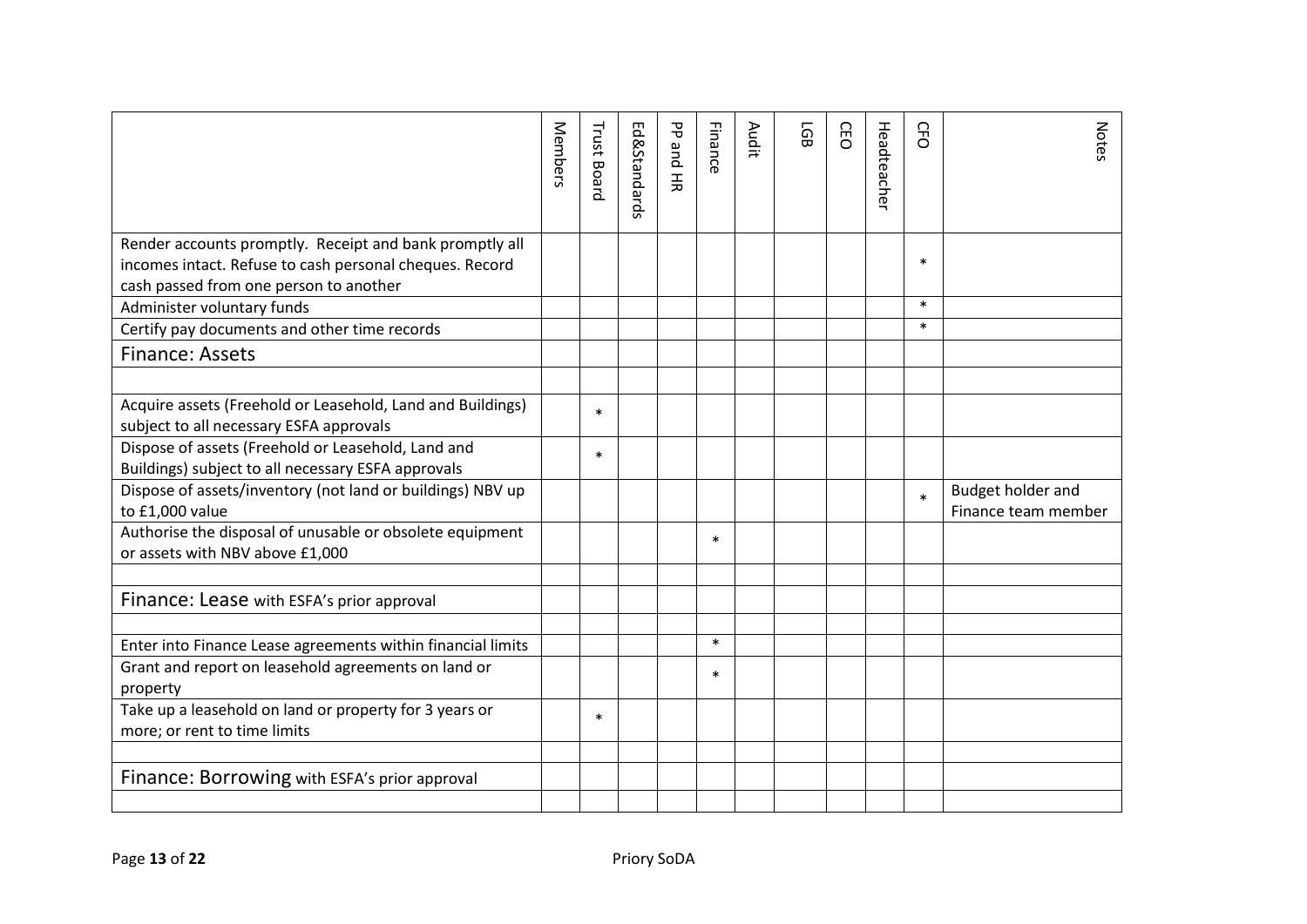|                                                                                                                                                                                                          | Members | <b>Trust Board</b> | Ed&Standards | PP and HR   | Finance | Audit | <b>LGB</b> | CEO | Headteache | <b>C<sub>F</sub>O</b> | <b>Notes</b> |
|----------------------------------------------------------------------------------------------------------------------------------------------------------------------------------------------------------|---------|--------------------|--------------|-------------|---------|-------|------------|-----|------------|-----------------------|--------------|
| Enter into and report to Board guarantees, letters of credit<br>or Indemnities above £45k per transaction or £250k per<br>annum                                                                          |         |                    |              |             | $\ast$  |       |            |     |            |                       |              |
| Enter into guarantees, letters of credit or Indemnities up to<br>£45k per transaction or £250k per annum                                                                                                 |         |                    |              |             | $\ast$  |       |            |     |            |                       |              |
| Responsible for all borrowing (including overdraft) limits                                                                                                                                               |         |                    |              |             | $\ast$  |       |            |     |            |                       |              |
| Finance: Write-off                                                                                                                                                                                       |         |                    |              |             |         |       |            |     |            |                       |              |
| Write off debts above £250,000<br>Write off all debts above £1,000 up to £45,000 (or                                                                                                                     |         |                    |              |             |         |       |            |     |            |                       | ESFA/DfE     |
| £250,000 cumulative value)                                                                                                                                                                               |         |                    |              |             | $\ast$  |       |            |     |            |                       |              |
| Write off debts below £1,000                                                                                                                                                                             |         |                    |              |             |         |       |            |     |            | $\ast$                |              |
| <b>Finance: Procurement</b>                                                                                                                                                                              |         |                    |              |             |         |       |            |     |            |                       |              |
| Ensure all payments adhere to contractual commitments,<br>verify the accuracy of invoice and payment details and<br>ensure a secure audit trail and storage of documents in line<br>with HMRC guidelines |         |                    |              |             |         |       |            |     |            | $\ast$                |              |
| Change in supplier contractual terms with remuneration,<br>payment terms, indemnity, liability, warranty or force<br>major impacts                                                                       |         |                    |              |             |         |       |            |     |            | $\ast$                |              |
| Long term contract commitment up to 3 years                                                                                                                                                              |         |                    |              |             |         |       |            |     |            | $\ast$                |              |
| Long term contract commitment over 3 years and finance<br>limit for Trust                                                                                                                                |         |                    |              |             | $\ast$  |       |            |     |            |                       |              |
| Page 14 of 22                                                                                                                                                                                            |         |                    |              | Priory SoDA |         |       |            |     |            |                       |              |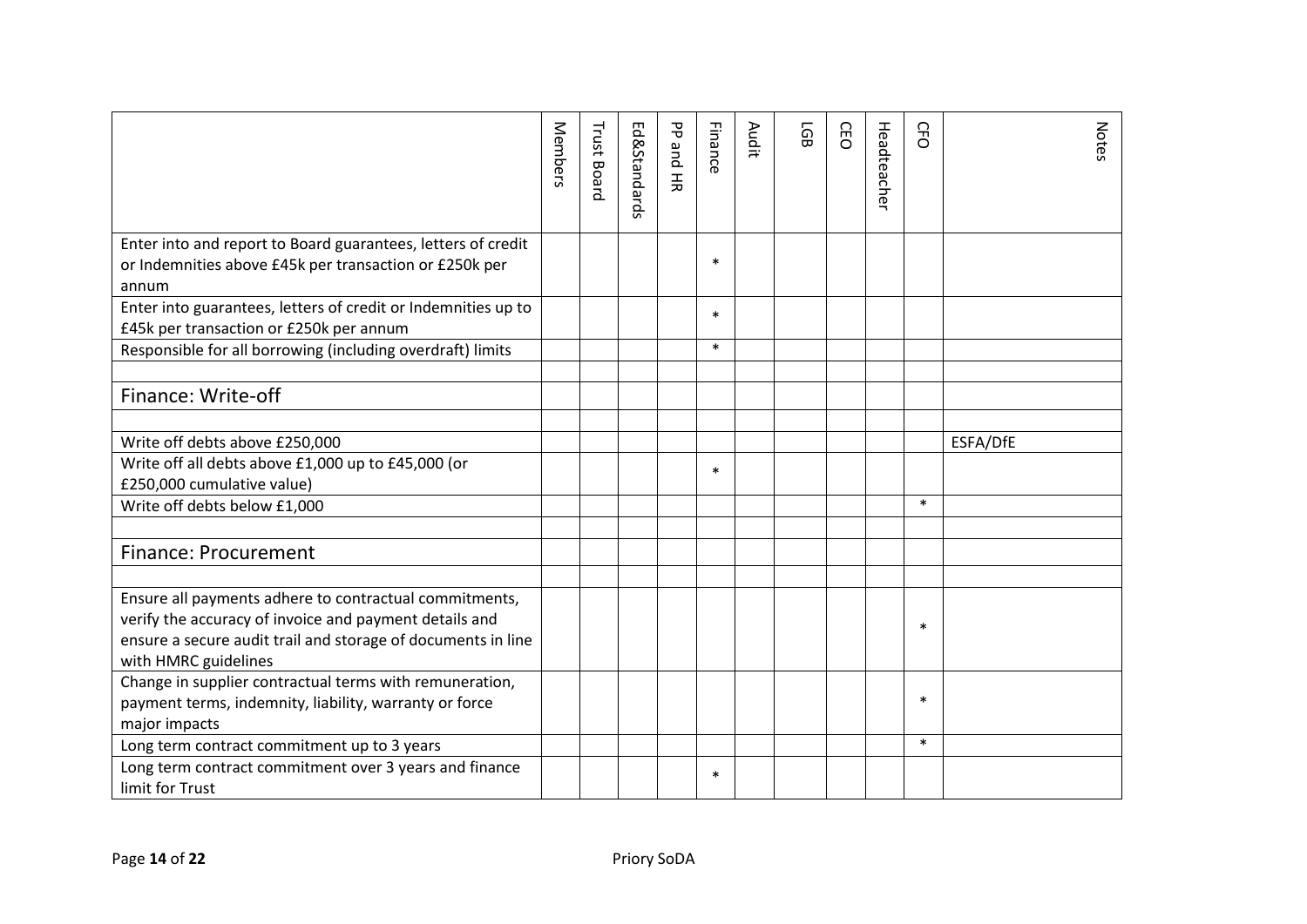|                                                                                                                                                                 | Members | <b>Trust Board</b> | <b>Ed&amp;Standards</b> | 공<br>ond HR | Finance | Audit | <b>LGB</b> | Œ<br>$\circ$ | Headteache | <b>C<sub>F</sub>O</b> | <b>Notes</b>                                                                |
|-----------------------------------------------------------------------------------------------------------------------------------------------------------------|---------|--------------------|-------------------------|-------------|---------|-------|------------|--------------|------------|-----------------------|-----------------------------------------------------------------------------|
| Authorise purchases below £10,000                                                                                                                               |         |                    |                         |             |         |       |            |              |            | $\ast$                |                                                                             |
| Authorise purchases from £10,000 and below £20,000                                                                                                              |         |                    |                         |             |         |       |            |              | $\ast$     | $\ast$                |                                                                             |
| Authorise purchases of £20,000 and above<br>(CFO approves in system on behalf of Finance Committee)                                                             |         |                    |                         |             | $\ast$  |       |            |              |            |                       |                                                                             |
| Authorise all purchases for in-budget "recurring operating<br>expenditure" (e.g. utilities, waste disposal)                                                     |         |                    |                         |             |         |       |            |              |            | $\ast$                | Signing/renewing<br>contracts are subject<br>to purchase approval<br>limits |
| Authorise all tender recommendations above £20,000<br>(still subject to project being in budget or with appropriate<br>authorisation if not in budget)          |         |                    |                         |             | $\ast$  |       |            |              |            |                       |                                                                             |
| Authorise any real or expected overspends on a capital<br>project                                                                                               |         |                    |                         |             | $\ast$  |       |            |              |            |                       |                                                                             |
| Authorise any non-budgeted capital project above £20,000<br>from academy reserves                                                                               |         |                    |                         |             | $\ast$  |       |            |              |            |                       | Still subject to further<br>tender approval                                 |
| Authorise any non-budgeted academy capital project<br>above £50,000 from academy reserves                                                                       |         | $\ast$             |                         |             |         |       |            |              |            |                       | Still subject to further<br>tender approval                                 |
| Authorise any non-budgeted capital project not funded<br>fully by academy reserves (any value)                                                                  |         | $\ast$             |                         |             |         |       |            |              |            |                       | Still subject to further<br>tender approval                                 |
| Make all payments using the Trust's bank accounts (2)<br>formal signatories required, one being CFO where possible,<br>other from authorised list held by bank) |         |                    |                         |             |         |       |            |              |            | $\ast$                |                                                                             |
| Approve applications for Business/Credit cards                                                                                                                  |         |                    |                         |             | $\ast$  |       |            |              |            |                       |                                                                             |
| Spend up to £300 per Credit card transaction                                                                                                                    |         |                    |                         |             |         |       |            |              | $\ast$     |                       |                                                                             |
| Spend over £300 per Credit card transaction                                                                                                                     |         |                    |                         |             |         |       |            |              | $\ast$     | $\ast$                |                                                                             |
| Set up and use new suppliers with an annual spend of up<br>to and including £6,000                                                                              |         |                    |                         |             |         |       |            |              |            | $\ast$                |                                                                             |
| Page 15 of 22                                                                                                                                                   |         |                    | Priory SoDA             |             |         |       |            |              |            |                       |                                                                             |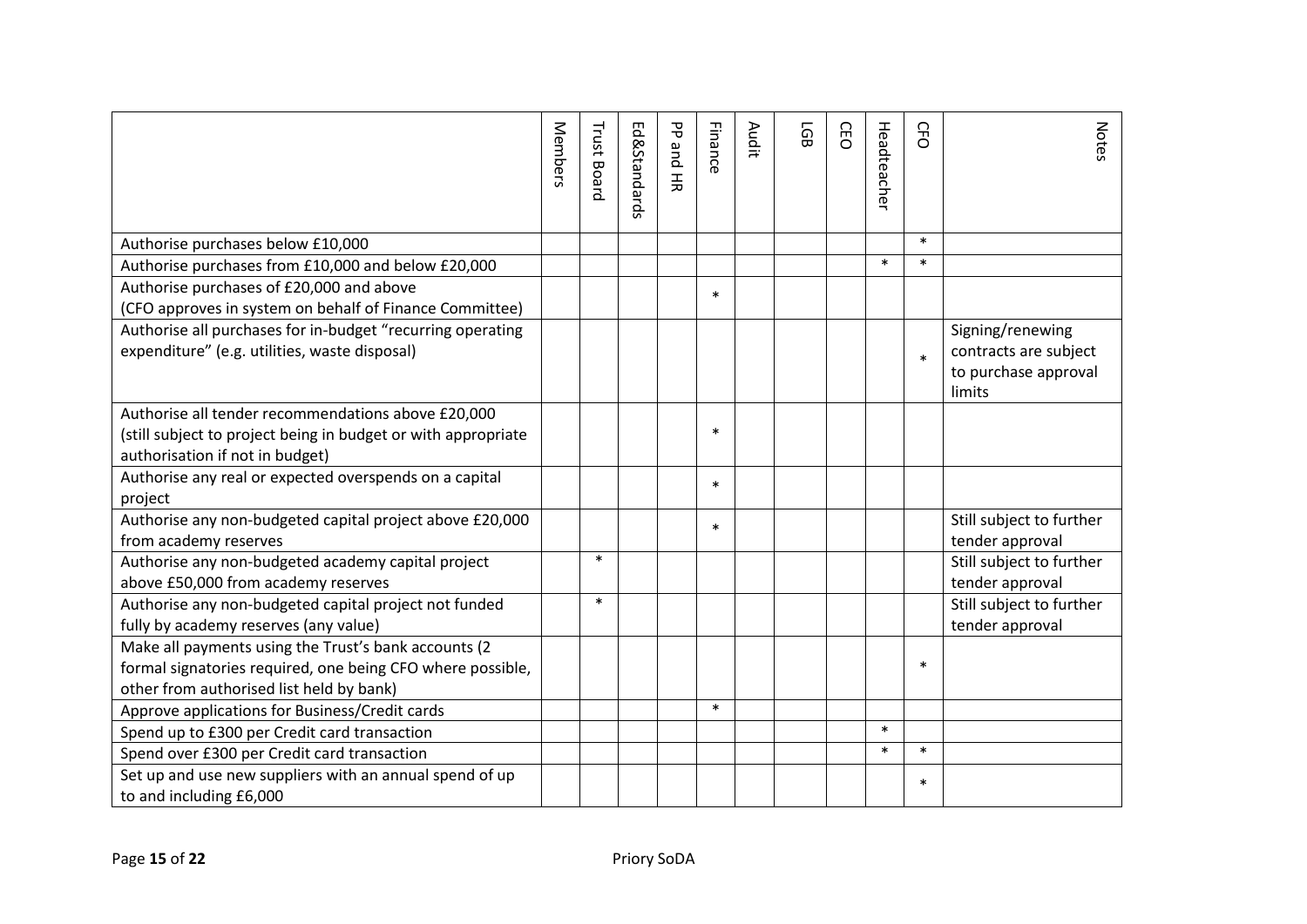|                                                                                                                                                          | Members | <b>Trust Board</b> | <b>Ed&amp;Standards</b> | PP and HR | Finance | <b>Audit</b> | <b>LGB</b> | <b>CEO</b> | Headteache | <b>C<sub>F</sub>O</b> | <b>Notes</b> |
|----------------------------------------------------------------------------------------------------------------------------------------------------------|---------|--------------------|-------------------------|-----------|---------|--------------|------------|------------|------------|-----------------------|--------------|
| Set up and use new suppliers with an annual spend of over<br>£6,000                                                                                      |         |                    |                         |           |         |              |            |            |            | $\ast$                |              |
| Responsible for related party transactions with an annual<br>spend of up to £100                                                                         |         |                    |                         |           |         |              |            |            |            | $\ast$                |              |
| Responsible for reporting related party transactions with<br>an annual spend of up to £2,500                                                             |         |                    |                         |           |         |              |            | $\ast$     |            | $\ast$                |              |
| Responsible for related party transactions, in conjunction<br>with the ESFA, having an annual spend of over £2,500 at<br>cost only                       |         |                    |                         |           | $\ast$  |              |            |            |            |                       |              |
| Finance: Compliance                                                                                                                                      |         |                    |                         |           |         |              |            |            |            |                       |              |
| Notify the Trustees of any significant changes affecting the<br>Trust's financial outlook such as Pay & Pension effects and<br>Government funding levels |         |                    |                         |           |         |              |            |            |            | $\ast$                |              |
| Ensure compliance with the Trust's Expenses policy, Gifts<br>and Hospitality policy and Finance Manual                                                   |         |                    |                         |           |         |              |            |            |            | $\ast$                |              |
| Authorise overtime claims                                                                                                                                |         |                    |                         |           |         |              |            | $\ast$     |            |                       |              |
| Finance: Audit                                                                                                                                           |         |                    |                         |           |         |              |            |            |            |                       |              |
| Ensure records and documents are made available as<br>appropriate for inspection by the auditor                                                          |         |                    |                         |           |         |              |            |            |            | $\ast$                |              |
| Implement recommendations arising from an inspection<br>audit                                                                                            |         |                    |                         |           |         |              |            | $\ast$     |            |                       |              |
| Page 16 of 22                                                                                                                                            |         |                    | Priory SoDA             |           |         |              |            |            |            |                       |              |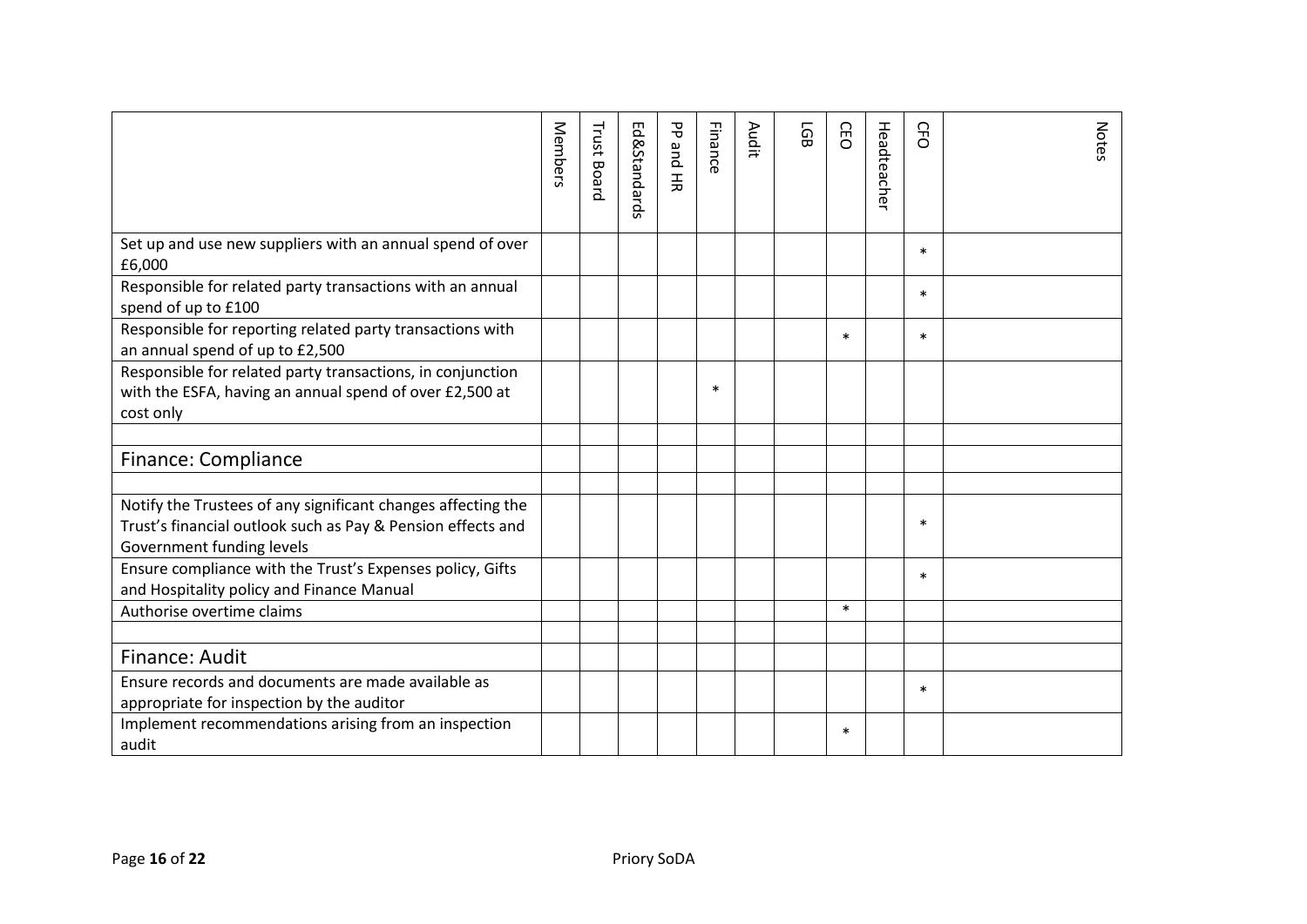|                                                                                                    | Members | <b>Trust Board</b> | Ed&Standards | 공<br>pue<br>$\overline{5}$ | Finance | Audit  | LGB | CEO    | Headteacher | CFO | <b>Notes</b> |
|----------------------------------------------------------------------------------------------------|---------|--------------------|--------------|----------------------------|---------|--------|-----|--------|-------------|-----|--------------|
| Review Internal and External Audit reports and any<br>associated management letters and management |         |                    |              |                            | $\ast$  | $\ast$ |     |        |             |     |              |
| responses, both committees required                                                                |         |                    |              |                            |         |        |     |        |             |     |              |
| Report to the Trust with audit recommendations and                                                 |         |                    |              |                            |         | $\ast$ |     |        |             |     |              |
| management response                                                                                |         |                    |              |                            |         |        |     |        |             |     |              |
| Adopt and promote a Whistleblowing policy                                                          |         | $\ast$             |              |                            |         |        |     |        |             |     |              |
| Maintain a register of pecuniary and business interests for                                        |         | $\ast$             |              |                            |         |        |     |        |             |     |              |
| Staff and Trustees via the Clerk to the Trust                                                      |         |                    |              |                            |         |        |     |        |             |     |              |
| Recommend to the Trust the appointment of an                                                       |         |                    |              |                            |         | $\ast$ |     |        |             |     |              |
| independent External and/or Internal Auditor                                                       |         |                    |              |                            |         |        |     |        |             |     |              |
| Approve audited annual accounts after review by the                                                |         | $\ast$             |              |                            |         |        |     |        |             |     |              |
| Finance and Audit committees in line with their terms of                                           |         |                    |              |                            |         |        |     |        |             |     |              |
| reference                                                                                          |         |                    |              |                            |         |        |     |        |             |     |              |
| Consider impact and implications of all financial<br>irregularities                                |         |                    |              |                            |         | $\ast$ |     |        |             |     |              |
| Review and adopt the Risk Register following its annual                                            |         |                    |              |                            |         |        |     |        |             |     |              |
| update                                                                                             |         |                    |              |                            |         | $\ast$ |     |        |             |     |              |
| Notify ESFA, Board and Audit Committee of theft, fraud or                                          |         |                    |              |                            |         |        |     |        |             |     |              |
| irregularity over £5,000                                                                           |         |                    |              |                            |         |        |     | $\ast$ |             |     |              |
|                                                                                                    |         |                    |              |                            |         |        |     |        |             |     |              |
| Page 17 of 22                                                                                      |         |                    | Priory SoDA  |                            |         |        |     |        |             |     |              |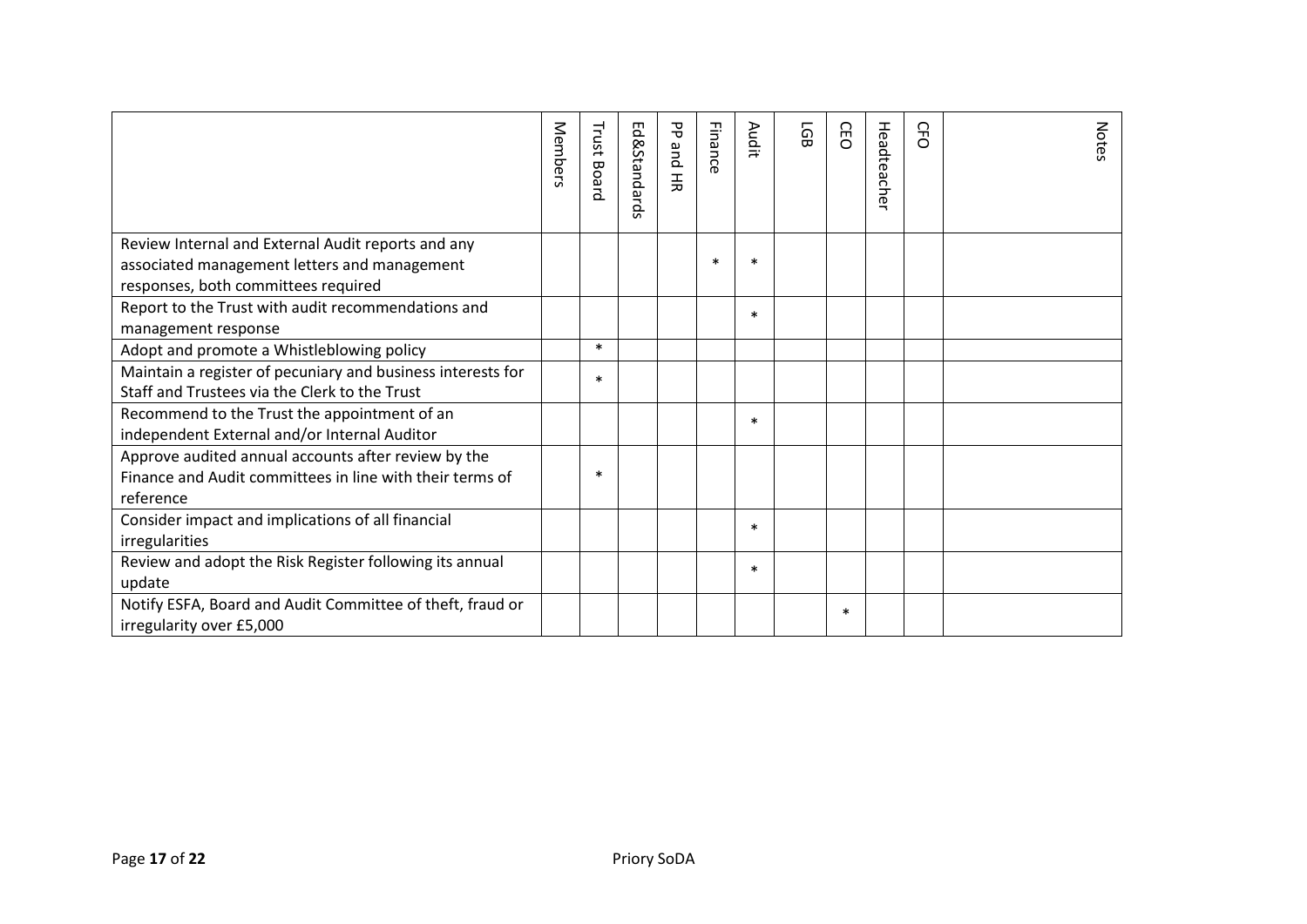| Policy area                | <b>Policy title</b>                   | <b>Committee responsible</b> | <b>Review cycle</b> |
|----------------------------|---------------------------------------|------------------------------|---------------------|
| <b>FINANCE</b>             |                                       |                              |                     |
|                            | 16-19 Bursary Fund Policy             | Finance                      | One year            |
|                            | Anti-Fraud, Corruption and Bribery    | Audit                        | Three years         |
|                            | <b>Business Travel and Expenses</b>   | Finance                      | Two years           |
|                            | <b>Discretionary Policy</b>           | Finance                      | Three years         |
|                            | <b>Gifts and Hospitality</b>          | Finance                      | Two years           |
| <b>HEALTH &amp; SAFETY</b> |                                       |                              |                     |
|                            | <b>Critical Incident and Business</b> | Audit                        | Two years           |
|                            | <b>Continuity Plan</b>                |                              |                     |
|                            | Health & Safety                       | PP&HR                        | Three years         |
|                            | <b>Home Visits</b>                    | PP&HR                        | Three years         |
|                            | Lone Working                          | PP&HR                        | Three years         |
|                            | <b>Medical Treatment</b>              | PP&HR                        | Two years           |
|                            | No Smoking                            | PP&HR                        | Three years         |
|                            | <b>Transport and Vehicles</b>         | PP&HR                        | Three years         |
| <b>HUMAN RESOURCES</b>     |                                       |                              |                     |
|                            | <b>Adoption Leave</b>                 | Pay, Performance & HR        | Three years         |
|                            | Adverse Weather and Travel Disruption | Pay, Performance & HR        | Three years         |
|                            | Allegations of Abuse Against Staff    | Pay, Performance & HR        | Three years         |
|                            | Annual and Special Leave and Absence  | Pay, Performance & HR        | Three years         |
|                            | Reporting                             |                              |                     |
|                            | <b>Clear Desk</b>                     | Pay, Performance & HR        | Three years         |
|                            | Complaints                            | Pay, Performance & HR        | Three years         |
|                            | Data Breach                           | Pay, Performance & HR        | Three years         |
|                            | Data Protection                       | Pay, Performance & HR        | Three years         |
|                            | <b>DBS</b>                            | Pay, Performance & HR        | One year            |

## **Policy Schedule for The Priory Federation of Academies Trust**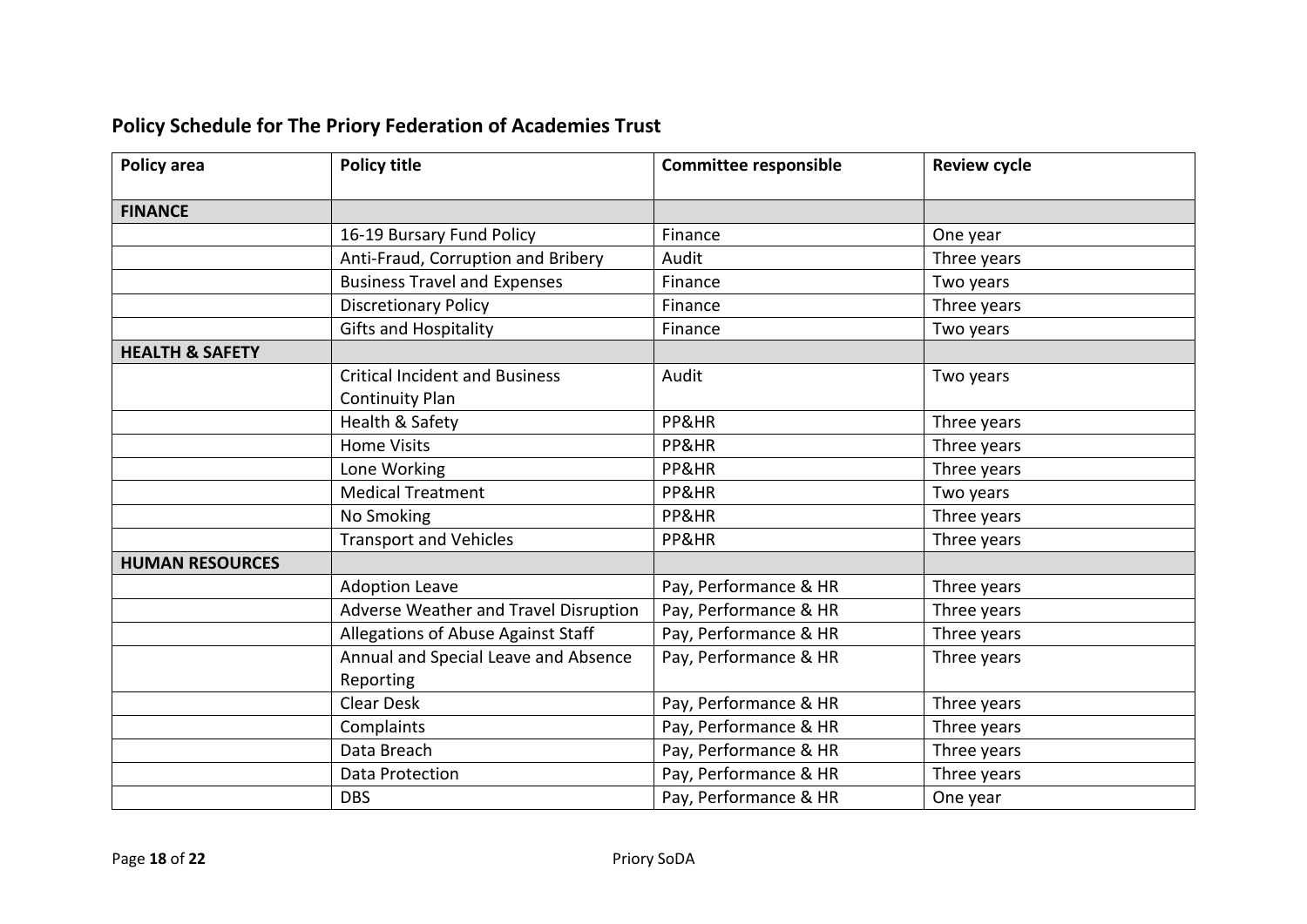| Emotional Health, Wellbeing and<br>Welfare (Staff)        | Pay, Performance & HR | Three years |
|-----------------------------------------------------------|-----------------------|-------------|
| <b>Equal Opportunities and Diversity</b><br>(Staff)       | Pay, Performance & HR | Three years |
| Flexible Working                                          | Pay, Performance & HR | Three years |
| Grievance                                                 | Pay, Performance & HR | Three years |
| Homeworking                                               | Pay, Performance & HR | Three years |
| Low Level Concerns                                        | Pay, Performance & HR | Three years |
| <b>Maternity Leave</b>                                    | Pay, Performance & HR | One year    |
| <b>Maximising Performance (Appraisal)</b><br>for Teachers | Pay, Performance & HR | One year    |
| Moving and Handling                                       | Pay, Performance & HR | Three years |
| <b>Parental Leave</b>                                     | Pay, Performance & HR | Three years |
| Paternity Leave                                           | Pay, Performance & HR | Three years |
| Positive Handling and Safe Touch                          | Pay, Performance & HR | Two years   |
| <b>Records Management</b>                                 | Pay, Performance & HR | One year    |
| <b>Recruitment and Selection</b>                          | Pay, Performance & HR | Three years |
| Redundancy                                                | Pay, Performance & HR | Three years |
| Reference                                                 | Pay, Performance & HR | Three years |
| Retirement                                                | Pay, Performance & HR | Three years |
| <b>Shared Parental Leave</b>                              | Pay, Performance & HR | Three years |
| Social Media (Staff)                                      | Pay, Performance & HR | Three years |
| Staff Anti-Bullying and Harassment                        | Pay, Performance & HR | Three years |
| <b>Staff Disciplinary</b>                                 | Pay, Performance & HR | Three years |
| <b>Staff Sickness Absence</b>                             | Pay, Performance & HR | Three years |
| <b>Support Staff Appraisal</b>                            | Pay, Performance & HR | Three years |
| <b>Support Staff Capability</b>                           | Pay, Performance & HR | Three years |
| <b>Teachers' Capability</b>                               | Pay, Performance & HR | One year    |
| Teachers' Pay                                             | Pay, Performance & HR | One year    |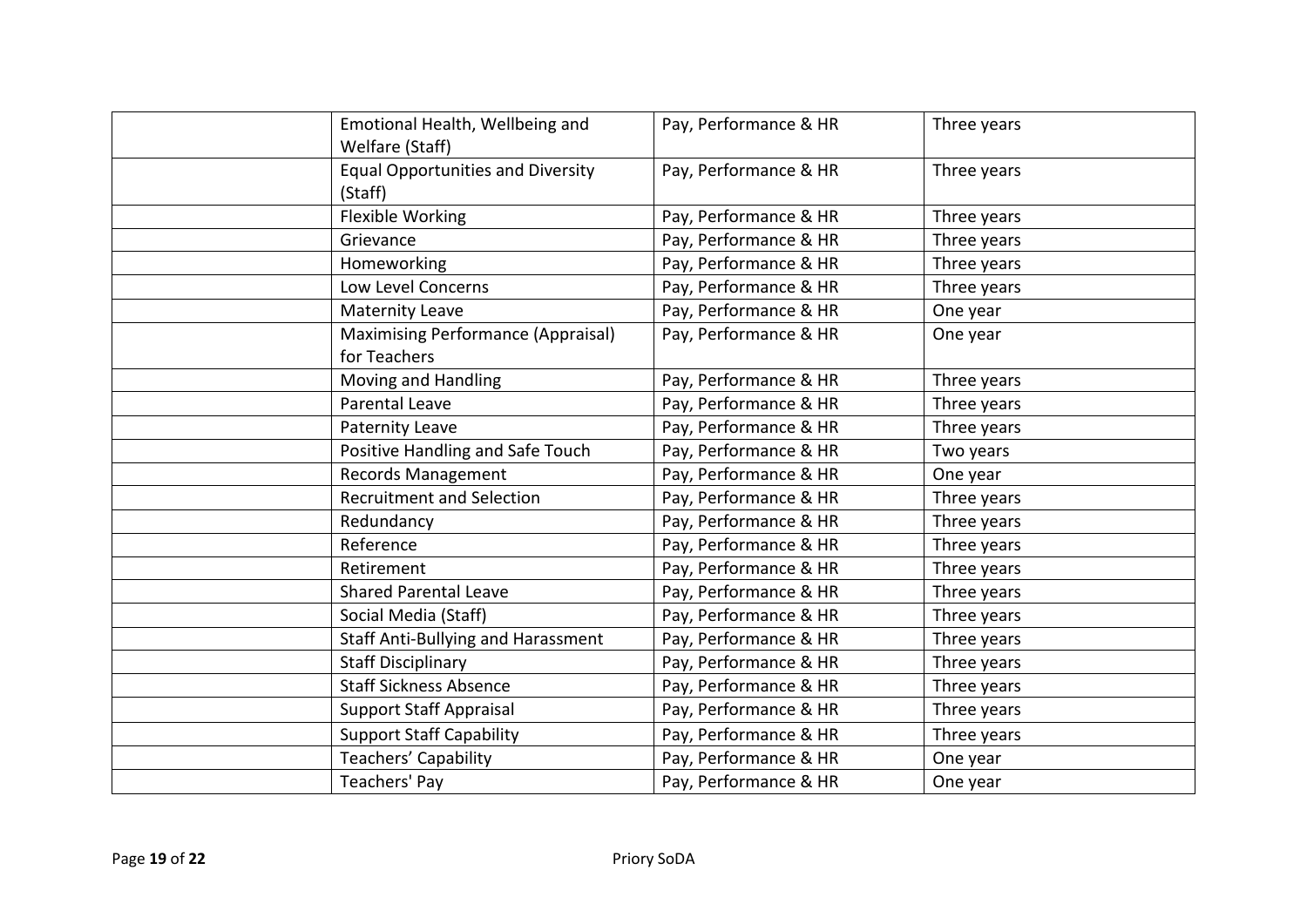|                                | Time Off for Dependants                                          | Pay, Performance & HR            | Three years |
|--------------------------------|------------------------------------------------------------------|----------------------------------|-------------|
|                                | Whistleblowing                                                   | Audit                            | Two years   |
| <b>ICT</b>                     |                                                                  |                                  |             |
|                                | Acceptable Use (ICT)                                             | Pay, Performance & HR            | Three years |
|                                | <b>CCTV</b>                                                      | Pay, Performance & HR            | Three years |
|                                | <b>Online Safety (Staff)</b>                                     | <b>Education &amp; Standards</b> | One year    |
|                                | <b>Online Safety (Students)</b>                                  | <b>Education &amp; Standards</b> | One year    |
| <b>STUDENT WELFARE</b>         |                                                                  |                                  |             |
|                                | Anti-Bullying                                                    | <b>Education &amp; Standards</b> | Two years   |
|                                | Attendance                                                       | <b>Education &amp; Standards</b> | Two years   |
|                                | <b>Charging and Remissions</b>                                   | <b>Education &amp; Standards</b> | Three years |
|                                | DofE Expedition                                                  | <b>Education &amp; Standards</b> | Three years |
|                                | <b>Educational Visits</b>                                        | <b>Education &amp; Standards</b> | Three years |
|                                | Equal Opportunities & Diversity (Students)                       | <b>Education &amp; Standards</b> | Three years |
|                                | Freedom of Speech & Expression                                   | <b>Education &amp; Standards</b> | Three years |
|                                | <b>Intimate Care</b>                                             | <b>Education &amp; Standards</b> | Two years   |
|                                | LAC and Post-LAC                                                 | <b>Education &amp; Standards</b> | One year    |
|                                | Misuse of Drugs                                                  | <b>Education &amp; Standards</b> | Two years   |
|                                | Parental Communications and<br>Complaints                        | <b>Education &amp; Standards</b> | Three years |
|                                | Safeguarding and Child Protection<br>(Promoting Pupils' Welfare) | <b>Education &amp; Standards</b> | One year    |
|                                | Relationship and Sex Education                                   | <b>Education &amp; Standards</b> | Three years |
|                                | <b>Student Behaviour and Discipline</b>                          | <b>Education &amp; Standards</b> | Two years   |
|                                | <b>Student Wellbeing</b>                                         | <b>Education &amp; Standards</b> | Three years |
| <b>TEACHING &amp; LEARNING</b> |                                                                  |                                  |             |
|                                | <b>Access to Fair Assessment</b>                                 | <b>Education &amp; Standards</b> | Three years |
|                                | Admissions                                                       | <b>Education &amp; Standards</b> | One year    |